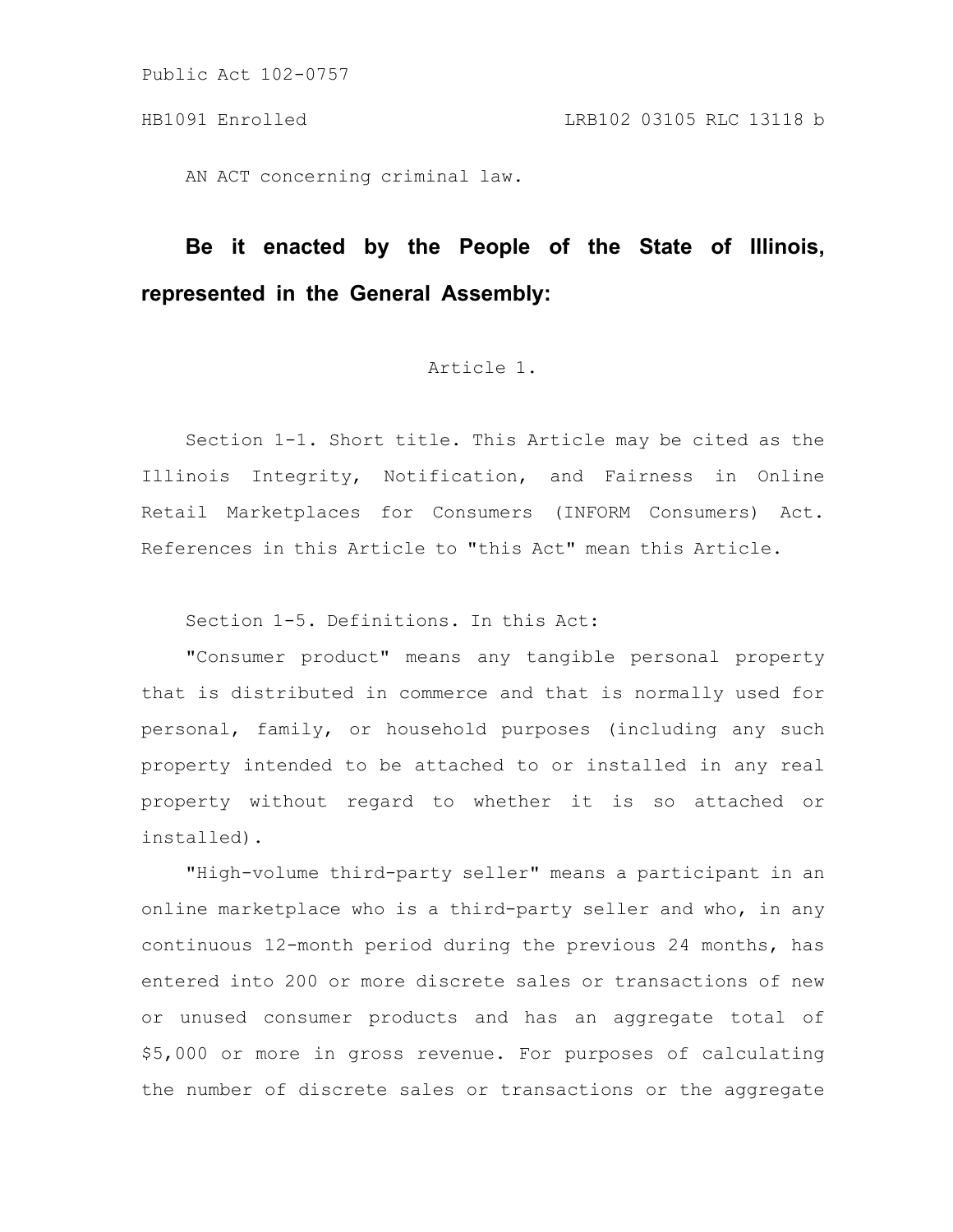# HB1091 Enrolled LRB102 03105 RLC 13118 b

gross revenues under subsection (a) of Section 1-10, an online marketplace shall only be required to count sales or transactions made through the online marketplace and for which payment was processed by the online marketplace, either directly or through its payment processor.

"Online marketplace" means any person or entity that:

(1) operates a consumer-directed electronically based or accessed platform that includes features that allow for, facilitate, or enable online third-party sellers to engage in the sale, purchase, payment, storage, shipping, or delivery of consumer products in this State;

(2) is used by one or more online third-party sellers for such purposes; and

(3) has a contractual or similar relationship with consumers governing their use of the platform to purchase consumer product.

"Seller" means a person who sells, offers to sell, or contracts to sell consumer products through an online marketplace's platform.

"Third-party seller" means any seller, independent of an online marketplace, who sells, offers to sell, or contracts to sell a consumer product in this State through an online marketplace. "Third-party seller" does not include, with respect to an online marketplace:

(1) a seller who operates the online marketplace's platform; or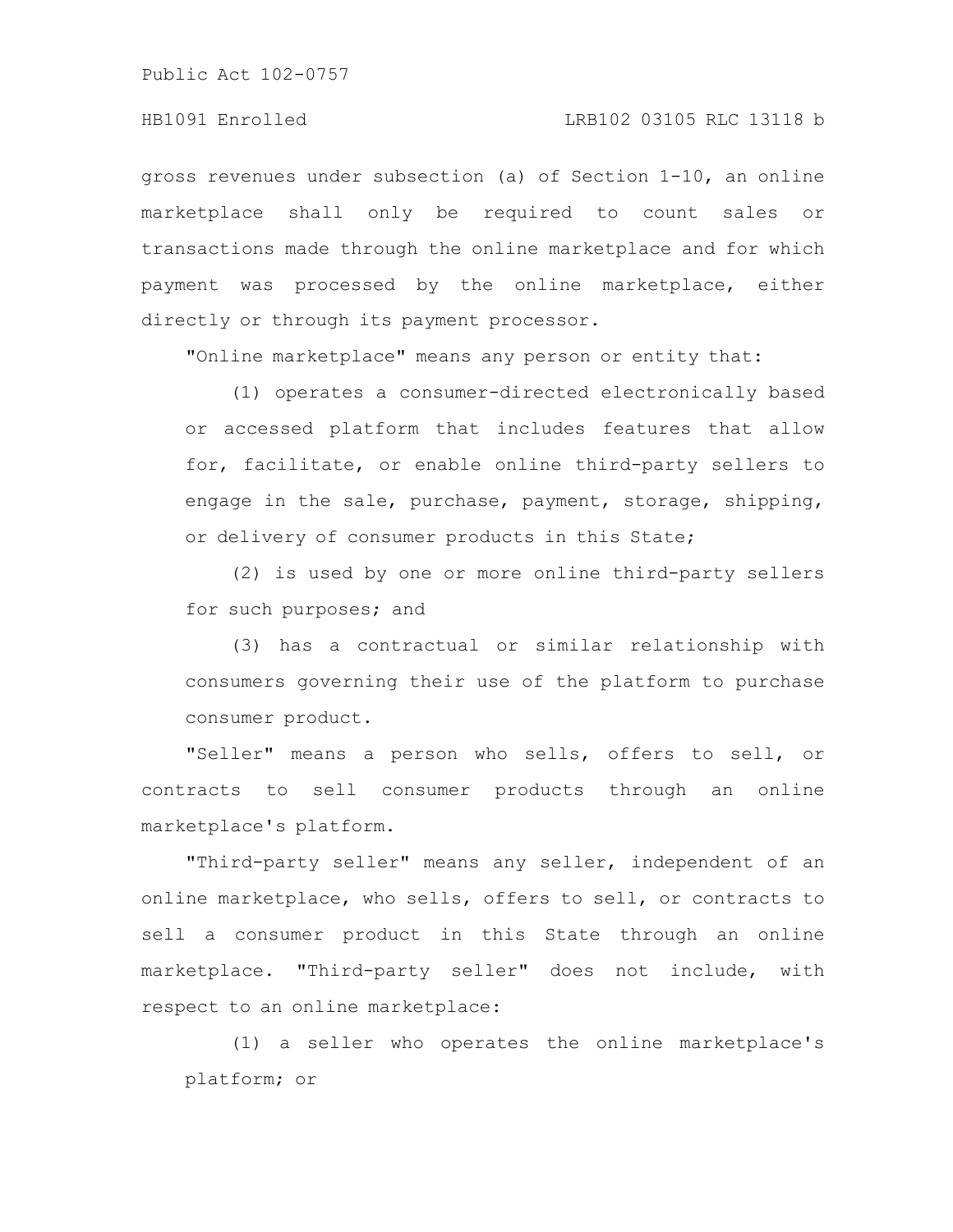(2) a business entity that has:

(A) made available to the public the entity's name, business address, and working contact information;

(B) an ongoing contractual relationship with the online marketplace to provide the online marketplace with the manufacture, distribution, wholesaling, or fulfillment of shipments of consumer products; and

(C) provided to the online marketplace identifying information, as described in subsection (a) of Section 1-10, that has been verified in accordance with that subsection.

"Verify" means to confirm information provided to an online marketplace, including, but not limited to, by the use of one or more methods that enable the online marketplace to reliably determine that any information and documents provided are valid, corresponding to the seller or an individual acting on the seller's behalf, not misappropriated, and not falsified.

Section 1-10. Online marketplace verification.

(a) Online marketplaces shall require that any high-volume third-party seller on the online marketplace's platform provide the online marketplace with the following information no later than 10 days after qualifying as a high-volume third-party seller on the platform: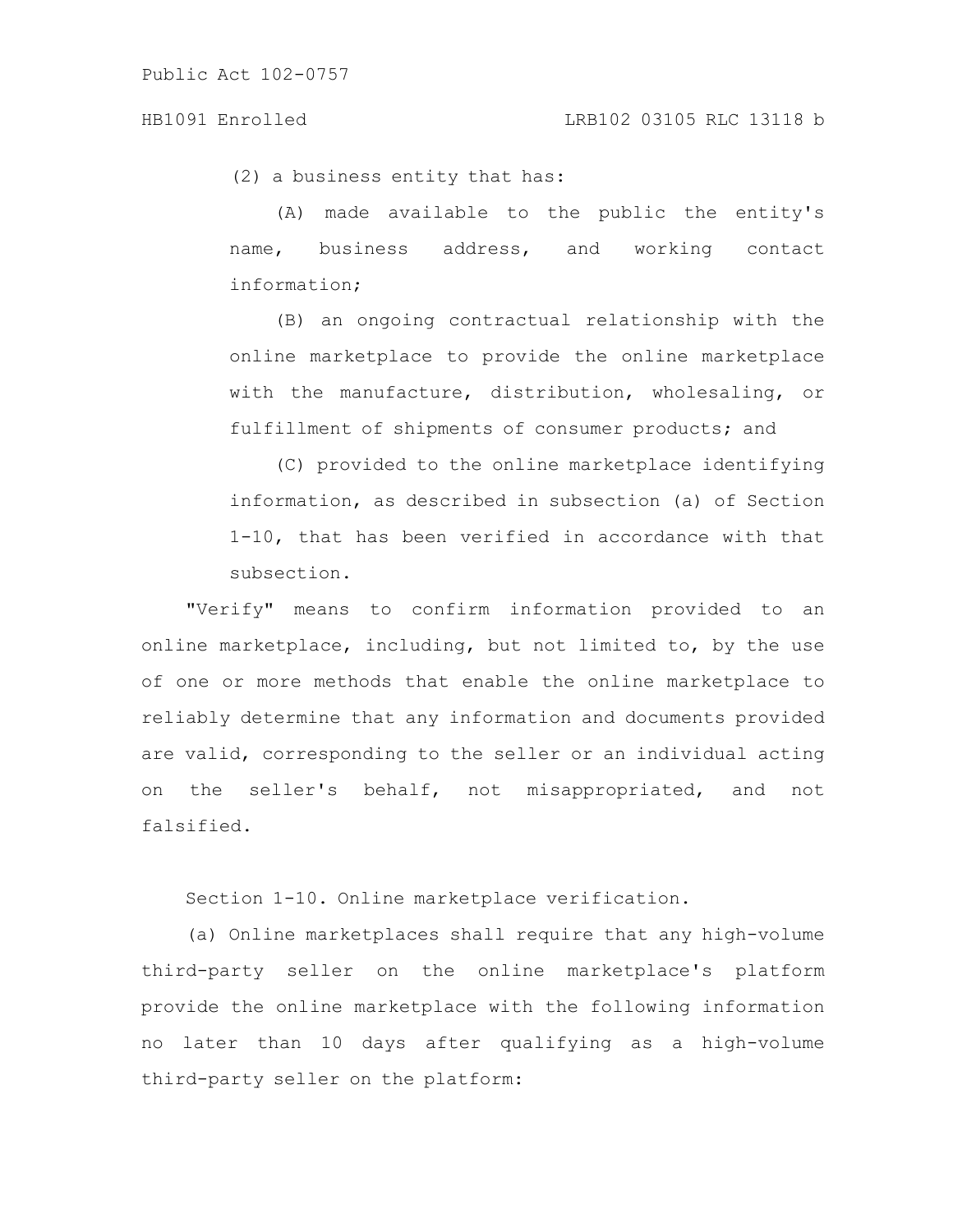# HB1091 Enrolled LRB102 03105 RLC 13118 b

(1) A bank account number, or, if the high-volume third-party seller does not have a bank account, the name of the payee for payments issued by the online marketplace to the high-volume third-party seller. The bank account or payee information required may be provided by the seller to the online marketplace or other third parties contracted by the online marketplace to maintain the information, so long as the online marketplace ensures that it can obtain the information on demand from the other third parties.

(2) The contact information for the high-volume third-party seller. If the high-volume third-party seller is an individual, the individual's name shall be provided. If the high-volume third-party seller is not an individual, a copy of a valid government-issued identification for an individual acting on behalf of the seller that includes the individual's name or a copy of a valid government-issued record or tax document that includes the business name and physical address of the seller shall be provided.

(3) A business tax identification number or, if the high-volume third-party seller does not have a business tax identification number, a taxpayer identification number.

(4) A current working email address and phone number for the high-volume third-party seller.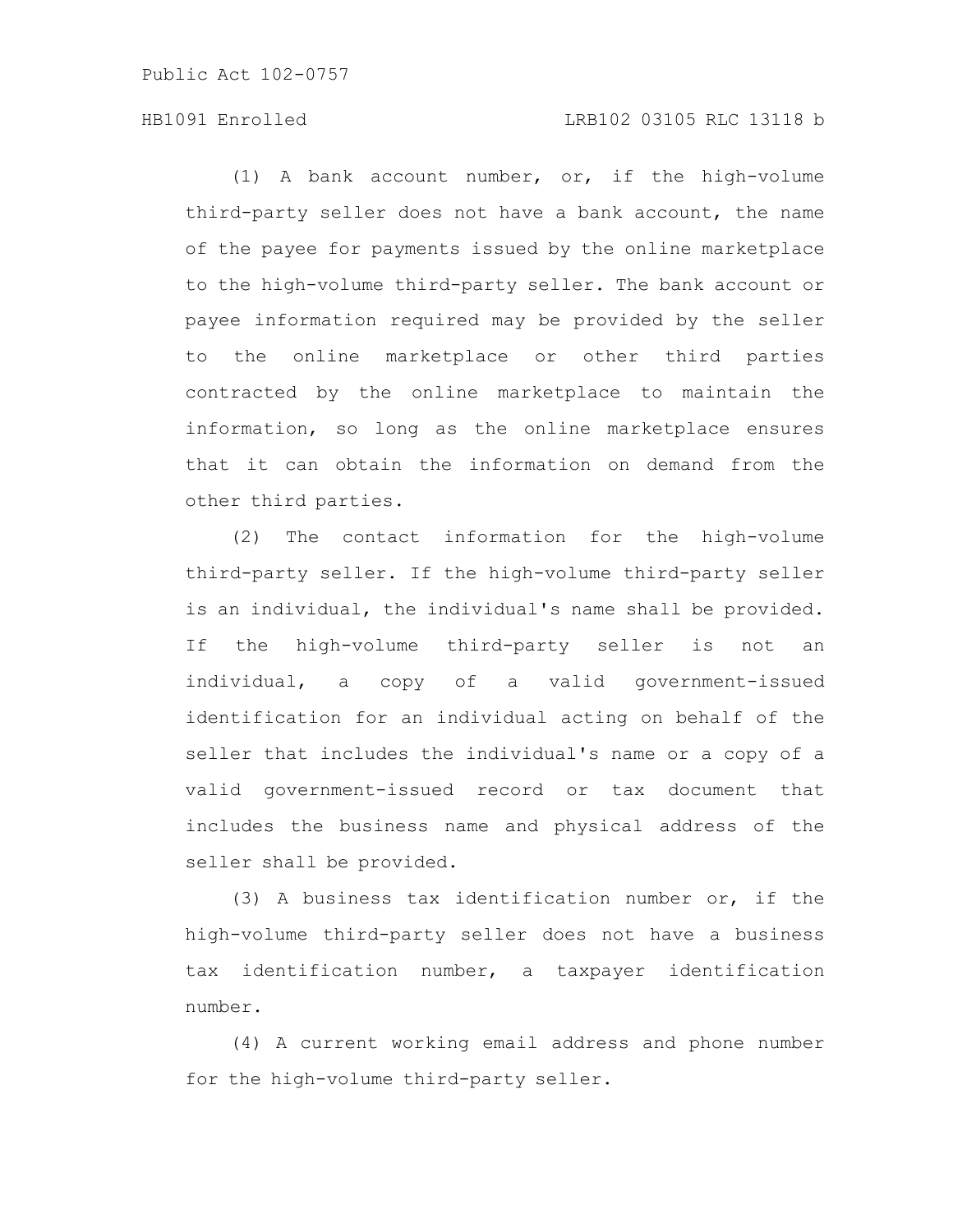# HB1091 Enrolled LRB102 03105 RLC 13118 b

(b) An online marketplace shall periodically, but not less than annually, notify any high-volume third-party seller on the online marketplace's platform of the requirement to keep any information collected under subsection (a) current and require any high-volume third-party seller on the online marketplace's platform to, not later than 10 days after receiving the notice, electronically certify that:

(1) the high-volume third-party seller has provided any changes to the information to the online marketplace, if such changes have occurred;

(2) there have been no changes to the high-volume third-party seller's information; or

(3) the high-volume third-party seller has provided any changes to such information to the online marketplace.

(c) If a high-volume third-party seller does not provide the information or certification required under this Section, the online marketplace, after providing the seller with written or electronic notice and an opportunity to provide the information or certification not later than 10 days after the issuance of the notice, shall suspend any future sales activity of the seller until the seller provides the information or certification.

(d) An online marketplace shall verify the information collected under subsection (a) no later than 10 days after the collection and shall verify any change to the information not later than 10 days after being notified of the change by a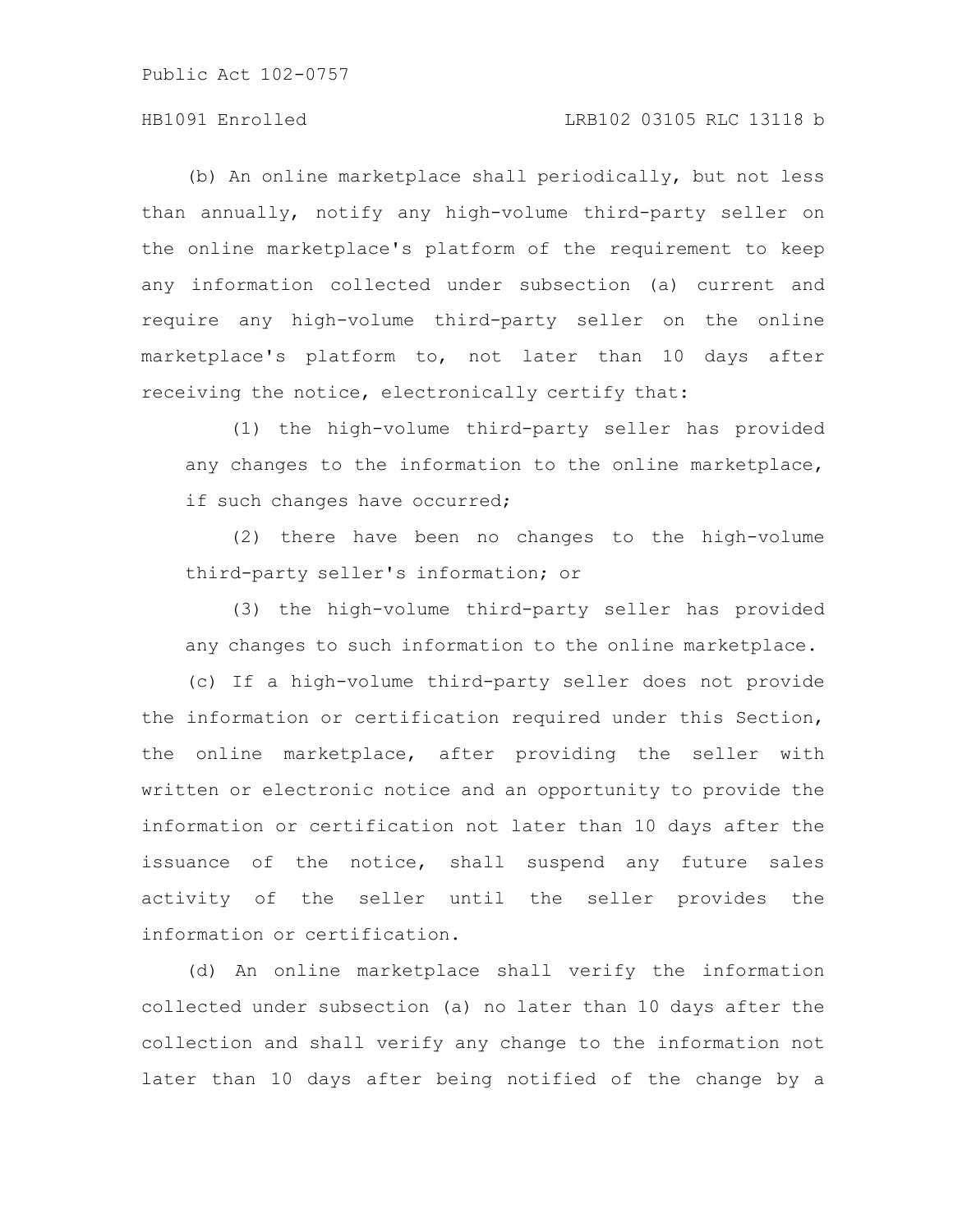#### HB1091 Enrolled LRB102 03105 RLC 13118 b

high-volume third-party seller under subsection (b). If a high-volume third-party seller provides a copy of a valid government-issued tax document, any information contained in the document shall be presumed to be verified as of the date of issuance of the document.

(e) An online marketplace shall require any high-volume third-party seller with an aggregate total of \$20,000 or more in annual gross revenues on the online marketplace, and that uses the online marketplace's platform, to provide information to the online marketplace that includes the identity of the high-volume third-party seller, including:

(1) the full name of the seller or seller's company name, or the name by which the seller or company operates on the online marketplace;

(2) the physical address of the seller;

(3) the contact information of the seller including a current working phone number; a current working email address for the seller; or other means of direct electronic messaging that may be provided to the high-volume third-party seller by the online marketplace to allow for the direct, unhindered communication with high-volume third-party sellers by users of the online marketplace; and

(4) whether the high-volume third-party seller used a different seller to supply consumer products to consumers upon purchase, and, upon the request of a consumer, the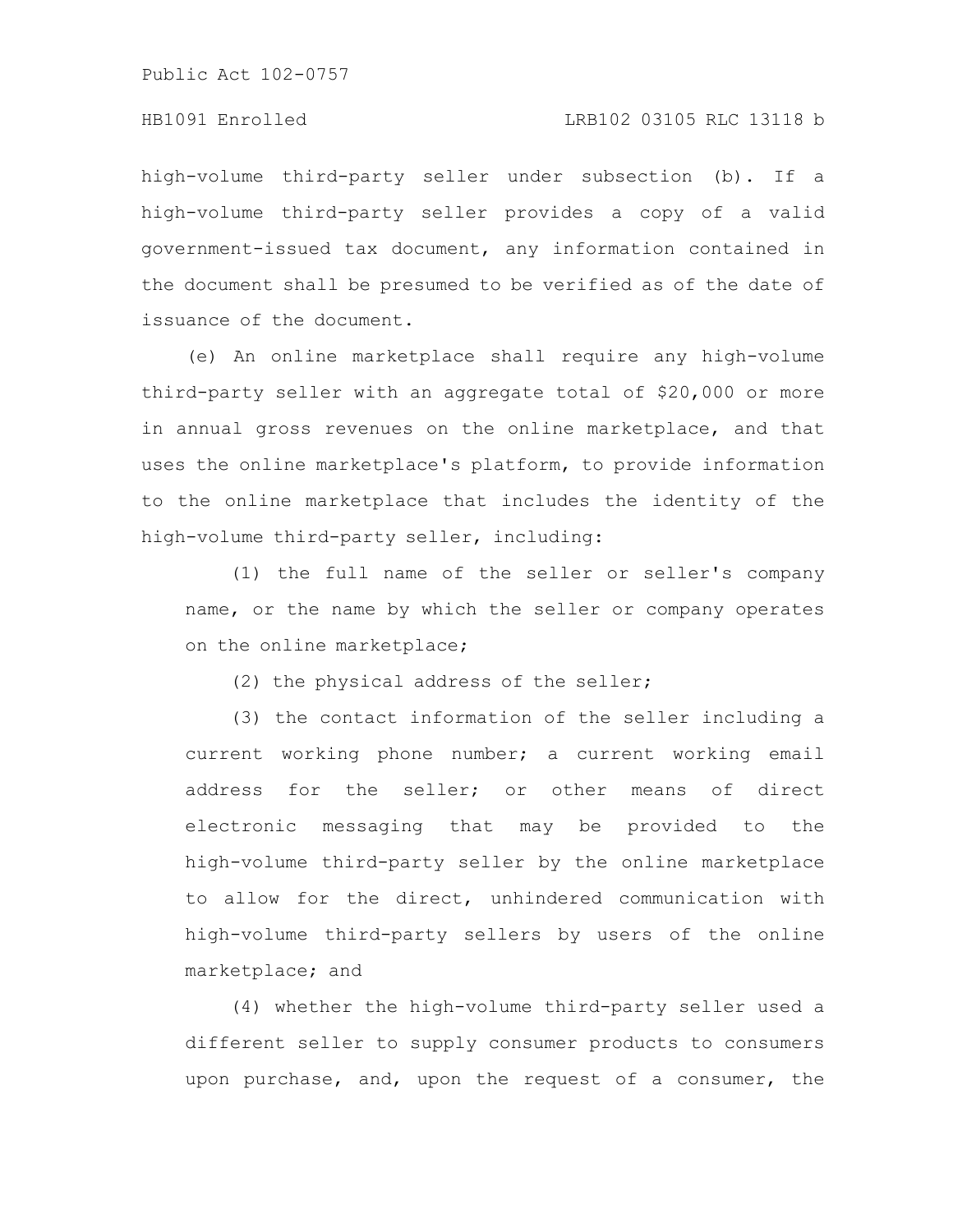information described in paragraph (1) of this subsection (e) relating to any such seller that supplied the consumer product to the consumer, if the seller is different from the high-volume third-party seller listed on the product listing prior to purchase.

(f) An online marketplace shall provide to consumers the information in subsection (e) in a conspicuous manner: (i) in the order confirmation message or other document or communication made to a consumer after a purchase is finalized; and (ii) in the consumer's account transaction history.

(g) Upon the request of a high-volume third-party seller, an online marketplace may provide for partial disclosure of the identity information required under subsection (e) as follows:

(1) If the high-volume third-party seller certifies to the online marketplace that the seller does not have a business address and only has a residential street address, or has a combined business and residential address, the online marketplace may disclose only the country and, if applicable, the state in which the high-volume third-party seller resides; and inform consumers that there is no business address available for the seller and that consumer inquiries should be submitted to the seller by phone, email, or other means of electronic messaging provided to the seller by the online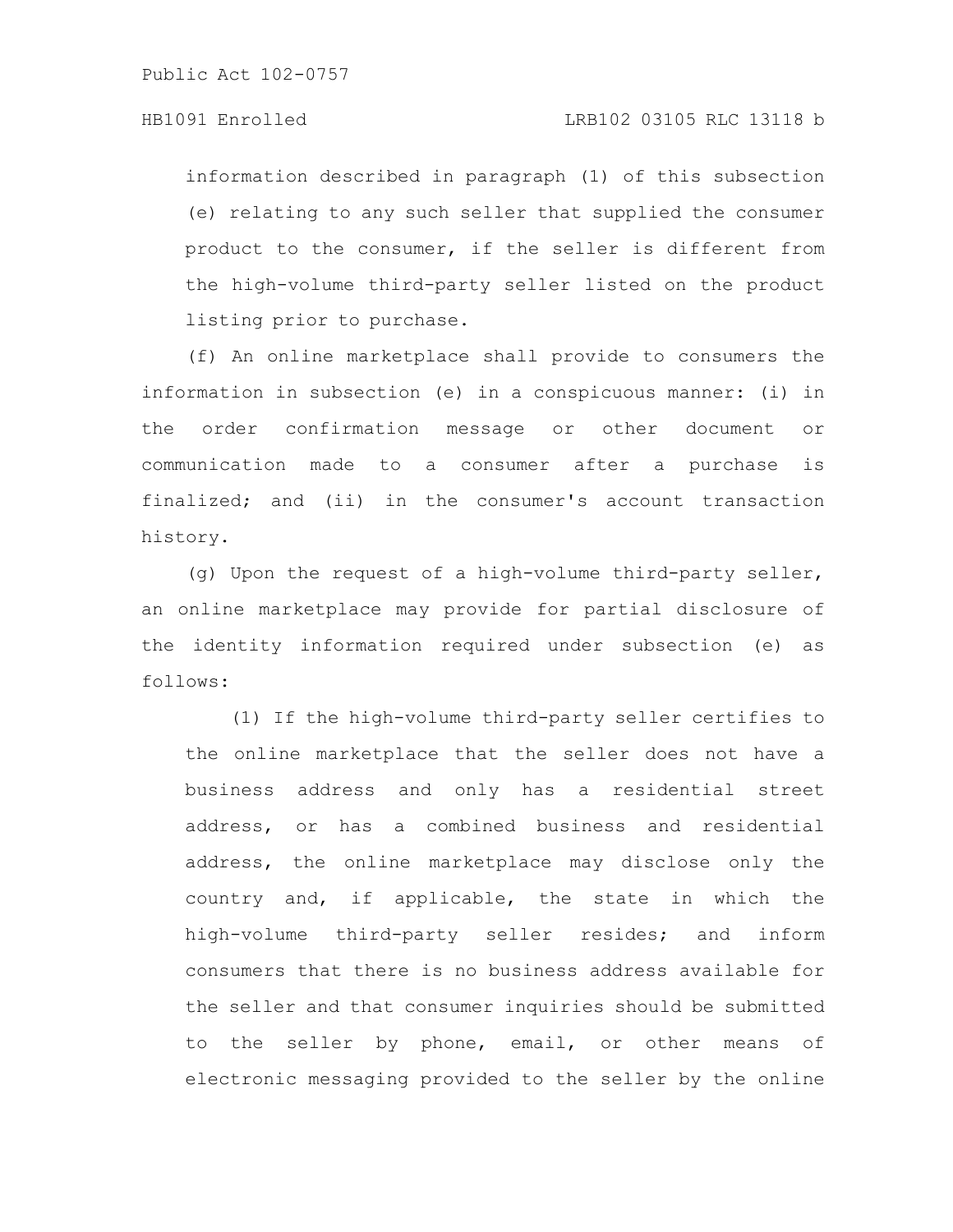marketplace.

(2) If the high-volume third-party seller certifies to the online marketplace that the seller is a business that has a physical address for product returns, the online marketplace may disclose the seller's physical address for product returns.

(3) If a high-volume third-party seller certifies to the online marketplace that the seller does not have a phone number other than a personal phone number, the online marketplace shall inform consumers that there is no phone number available for the seller and that consumer inquiries should be submitted to the seller's email address or other means of electronic messaging provided to the seller by the online marketplace.

(h) If an online marketplace becomes aware that a high-volume third-party seller has made a false representation to the online marketplace in order to justify the provision of a partial disclosure under subsection (g) or that a high-volume third-party seller who has requested and received a provision for a partial disclosure under subsection (g) has not provided responsive answers within a reasonable time to consumer inquiries submitted to the seller by phone, email, or other means of electronic messaging provided to the seller by the online marketplace, the online marketplace shall, after providing the seller with written or electronic notice and an opportunity to respond not later than 10 days after the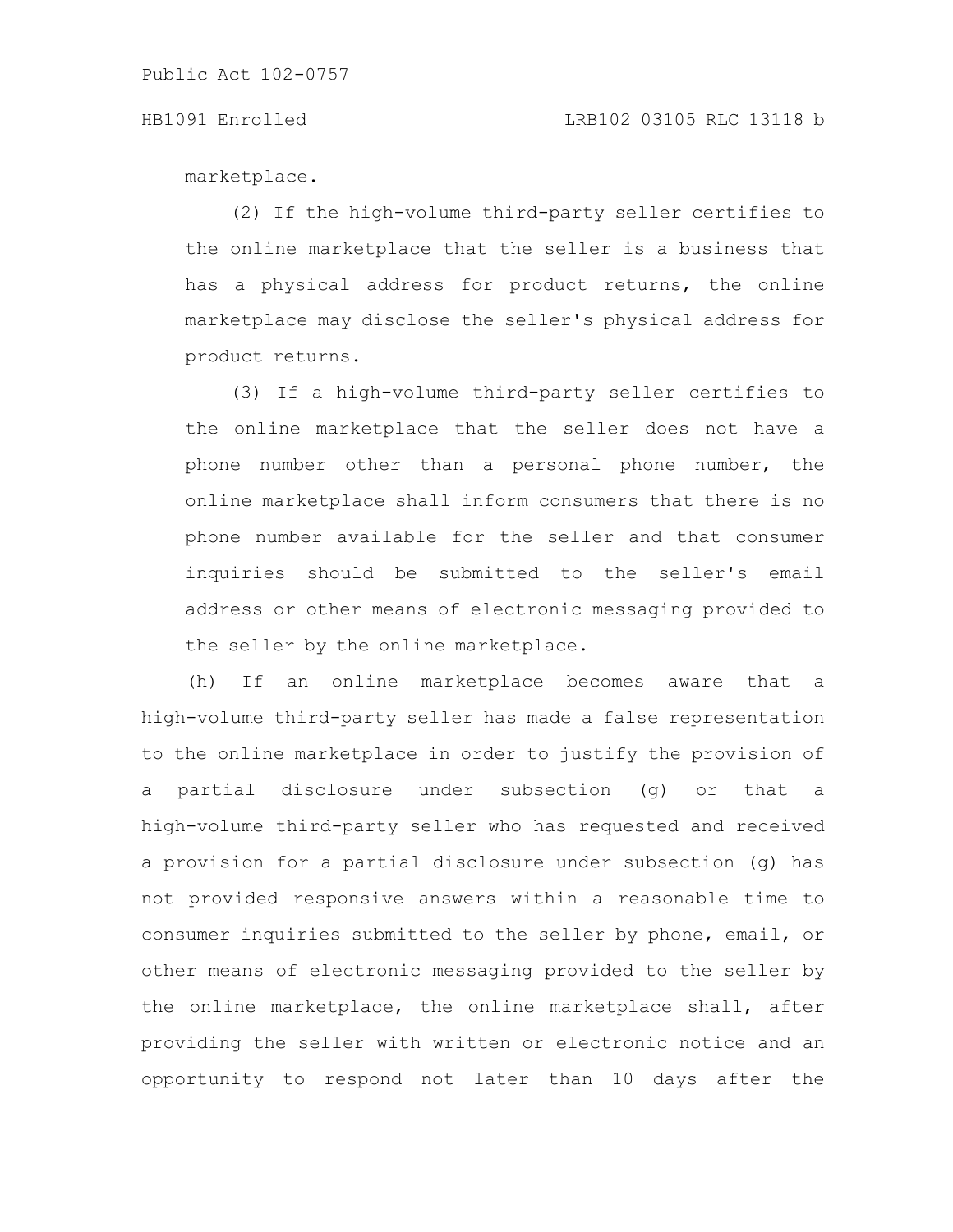issuance of the notice, suspend any future sales activity of the seller unless the seller consents to the disclosure of the identity information required under subsection (e).

(i) If a high-volume third-party seller does not comply with the requirements to provide and disclose information under this Section, the online marketplace, after providing the seller with written or electronic notice and an opportunity to provide or disclose the information not later than 10 days after the issuance of the notice, shall suspend any future sales activity of the seller until the seller complies with the requirements.

(j) An online marketplace shall disclose to consumers in a clear and conspicuous manner on the product listing of any high-volume third-party seller a reporting mechanism that allows for electronic and telephonic reporting of suspicious marketplace activity to the online marketplace.

(k) Information collected solely to comply with the requirements of this Section may not be used for any other purpose unless required by law. An online marketplace shall implement and maintain reasonable security procedures and practices, including administrative, physical, and technical safeguards, appropriate to the nature of the data and the purposes for which the data will be used, to protect the data collected under this Section from unauthorized use, disclosure, access, destruction, or modification. Notwithstanding anything to the contrary in this subsection,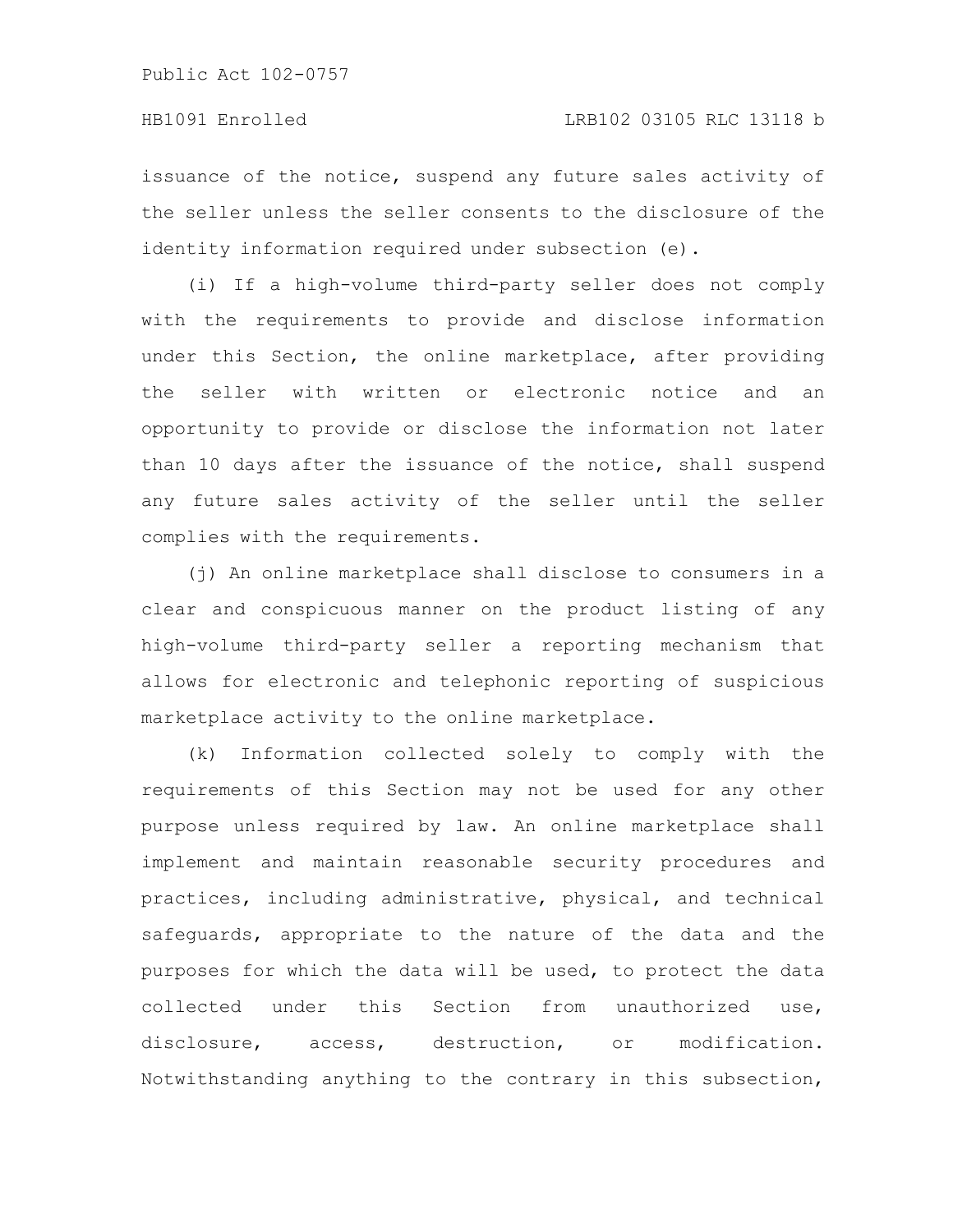the Attorney General may request, by subpoena or otherwise, and use any information collected to comply with the requirements of this Section to enforce the provisions of this Act as set forth in subsection (1).

(l) If the Attorney General has reason to believe that any person has violated this Act, the Attorney General may bring an action in the name of the People of the State against the person to restrain by preliminary or permanent injunction the use of such a method, act, or practice. The court, in its discretion, may exercise all powers necessary, including, but not limited to: injunction; revocation, forfeiture, or suspension of any license, charter, franchise, certificate, or other evidence of authority of any person to do business in this State; appointment of a receiver; dissolution of domestic corporations or associations or suspension or termination of the right of foreign corporations or associations to do business in this State; and restitution. In the administration of this Section, the Attorney General may accept an Assurance of Voluntary Compliance with respect to any method, act, or practice deemed to be violative of this Act from any person who has engaged in, is engaging in, or was ab to engage in such a method, act, or practice. Evidence of a violation of an Assurance of Voluntary Compliance shall be prima facie evidence of a violation of this Act in any subsequent proceeding brought by the Attorney General against the alleged violator. The Attorney General shall be empowered to issue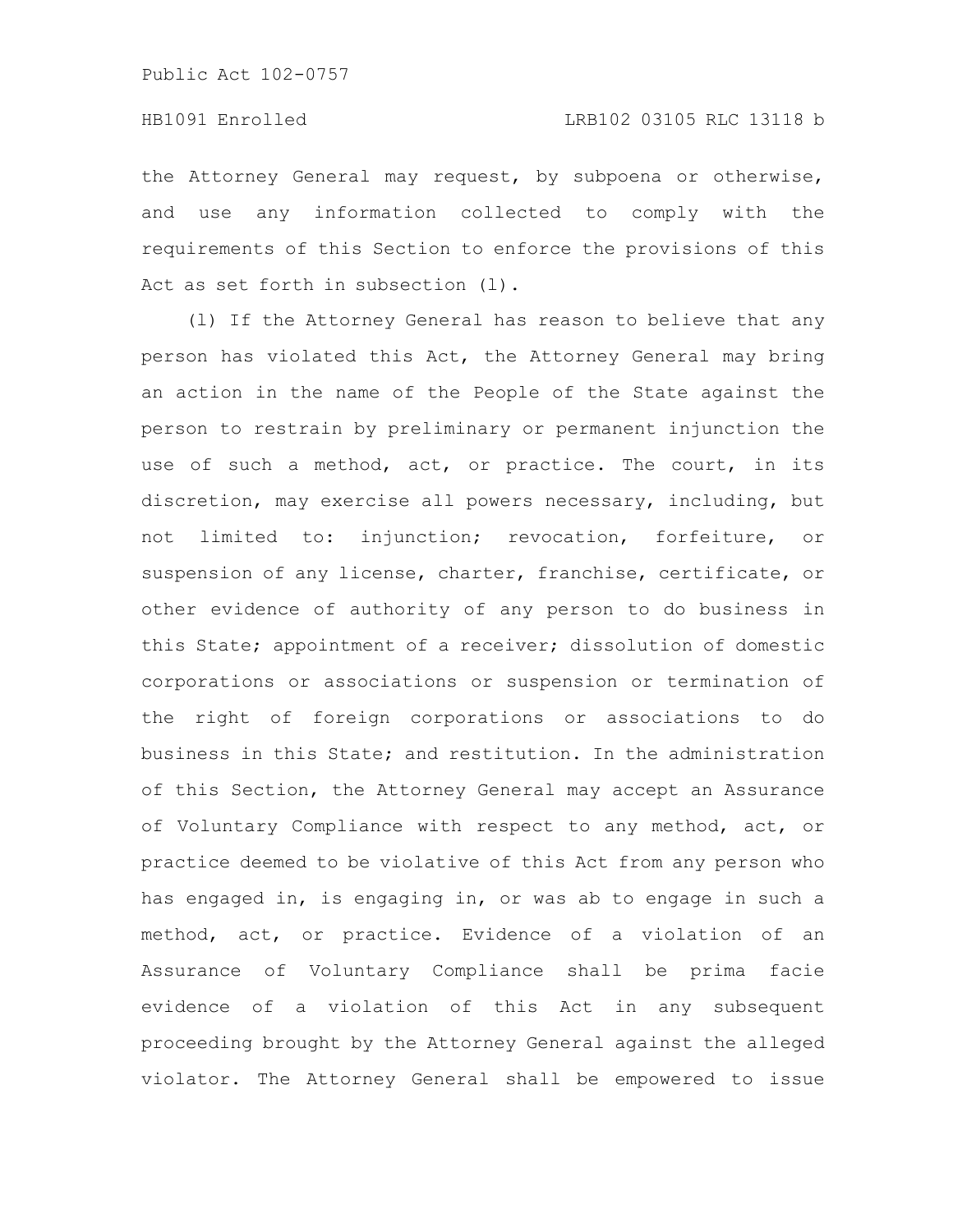# HB1091 Enrolled LRB102 03105 RLC 13118 b

subpoenas to or examine under oath any person alleged to have participated in or to have knowledge of the alleged method, act, or practice in violation of this Act. Nothing in this Act creates or is intended to create a private right of action against any high-volume third-party seller, online marketplace seller, or third-party seller based upon compliance or noncompliance with its provisions.

(m) To the extent that a substantially similar federal law or regulation conflicts with this Act, the federal law or regulation controls.

Section 1-15. Organized Retail Crime Enforcement Fund.

(a) There is created in the State treasury a special fund known as the Organized Retail Crime Enforcement Fund.

(b) Subject to appropriation, moneys in the Organized Retail Crime Enforcement Fund shall be used by the Office of the Attorney General to award grants to State's Attorneys' offices and law enforcement agencies to investigate, indict, and prosecute violations of organized retail crime.

(c) Moneys received for purposes of this Section, including, but not limited to, fee receipts, gifts, grants, and awards from any public or private entity, must be deposited into the Fund.

(d) The Office of the Attorney General may use moneys in the Fund to investigate, indict, and prosecute violations of organized retail crime, for payment of awards and grants, and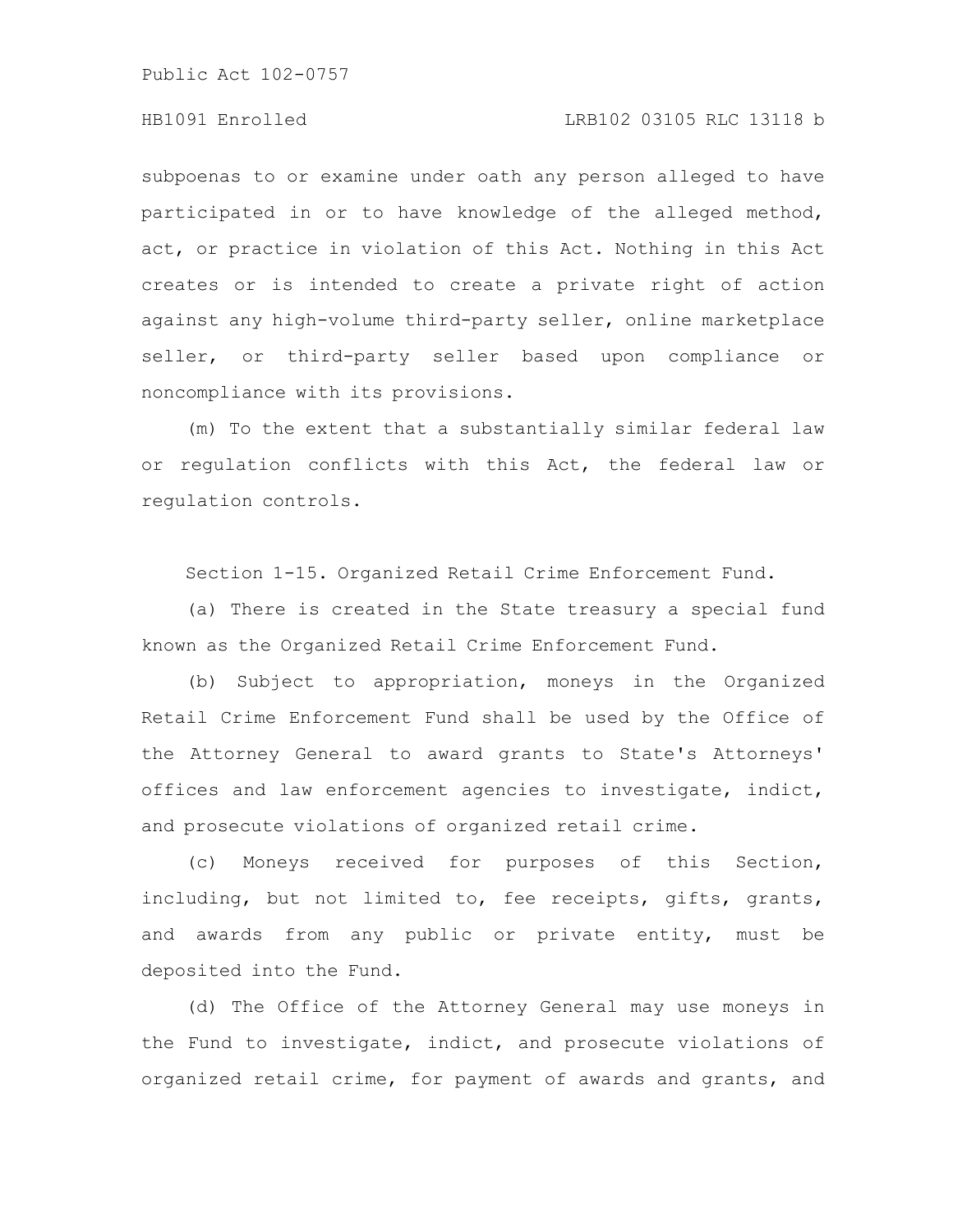HB1091 Enrolled LRB102 03105 RLC 13118 b

for ordinary and contingent expenses and operational programs, including law enforcement purposes.

(e) The Office of the Attorney General may set requirements for application and distribution of grant moneys.

(f) As used in this Section, "organized retail crime" has the meaning provided in Section 16-25.1 of the Criminal Code of 2012.

Section 1-20. The State Finance Act is amended by adding Section 5.970 as follows:

(30 ILCS 105/5.970 new)

Sec. 5.970. The Organized Retail Crime Enforcement Fund.

#### Article 2.

Section 2-5. The Criminal Code of 2012 is amended by changing Sections 16-0.1 and 17-37 and by adding Sections 16-25.1 and 16-25.2 as follows:

(720 ILCS 5/16-0.1)

Sec. 16-0.1. Definitions. In this Article, unless the context clearly requires otherwise, the following terms are defined as indicated:

"Access" means to use, instruct, communicate with, store data in, retrieve or intercept data from, or otherwise utilize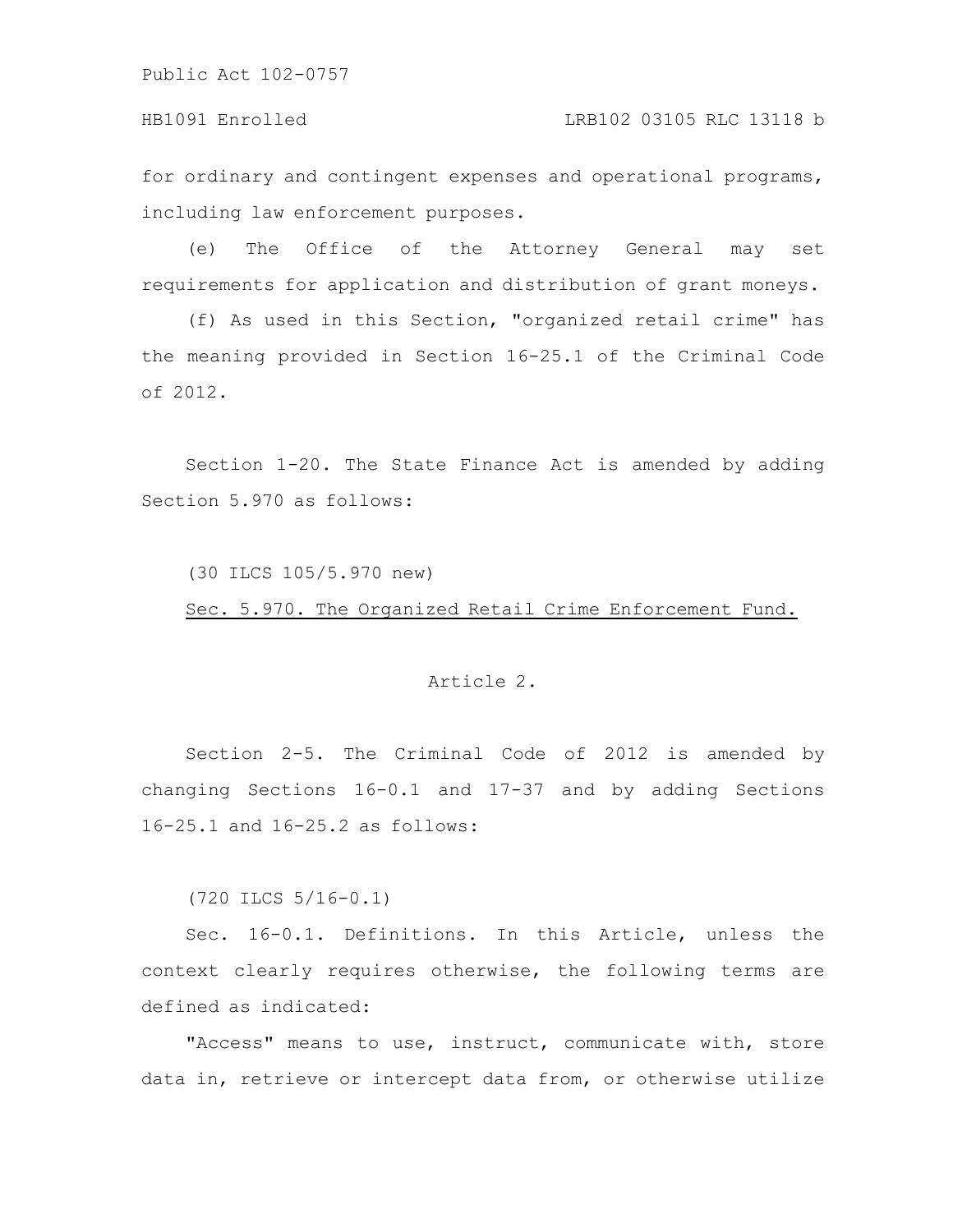any services of a computer.

"Coin-operated machine" includes any automatic vending machine or any part thereof, parking meter, coin telephone, coin-operated transit turnstile, transit fare box, coin laundry machine, coin dry cleaning machine, amusement machine, music machine, vending machine dispensing goods or services, or money changer.

"Communication device" means any type of instrument, device, machine, or equipment which is capable of transmitting, acquiring, decrypting, or receiving any telephonic, electronic, data, Internet access, audio, video, microwave, or radio transmissions, signals, communications, or services, including the receipt, acquisition, transmission, or decryption of all such communications, transmissions, signals, or services provided by or through any cable television, fiber optic, telephone, satellite, microwave, radio, Internet-based, data transmission, or wireless distribution network, system or facility; or any part, accessory, or component thereof, including any computer circuit, security module, smart card, software, computer chip, electronic mechanism or other component, accessory or part of any communication device which is capable of facilitating the transmission, decryption, acquisition or reception of all such communications, transmissions, signals, or services.

"Communication service" means any service lawfully provided for a charge or compensation to facilitate the lawful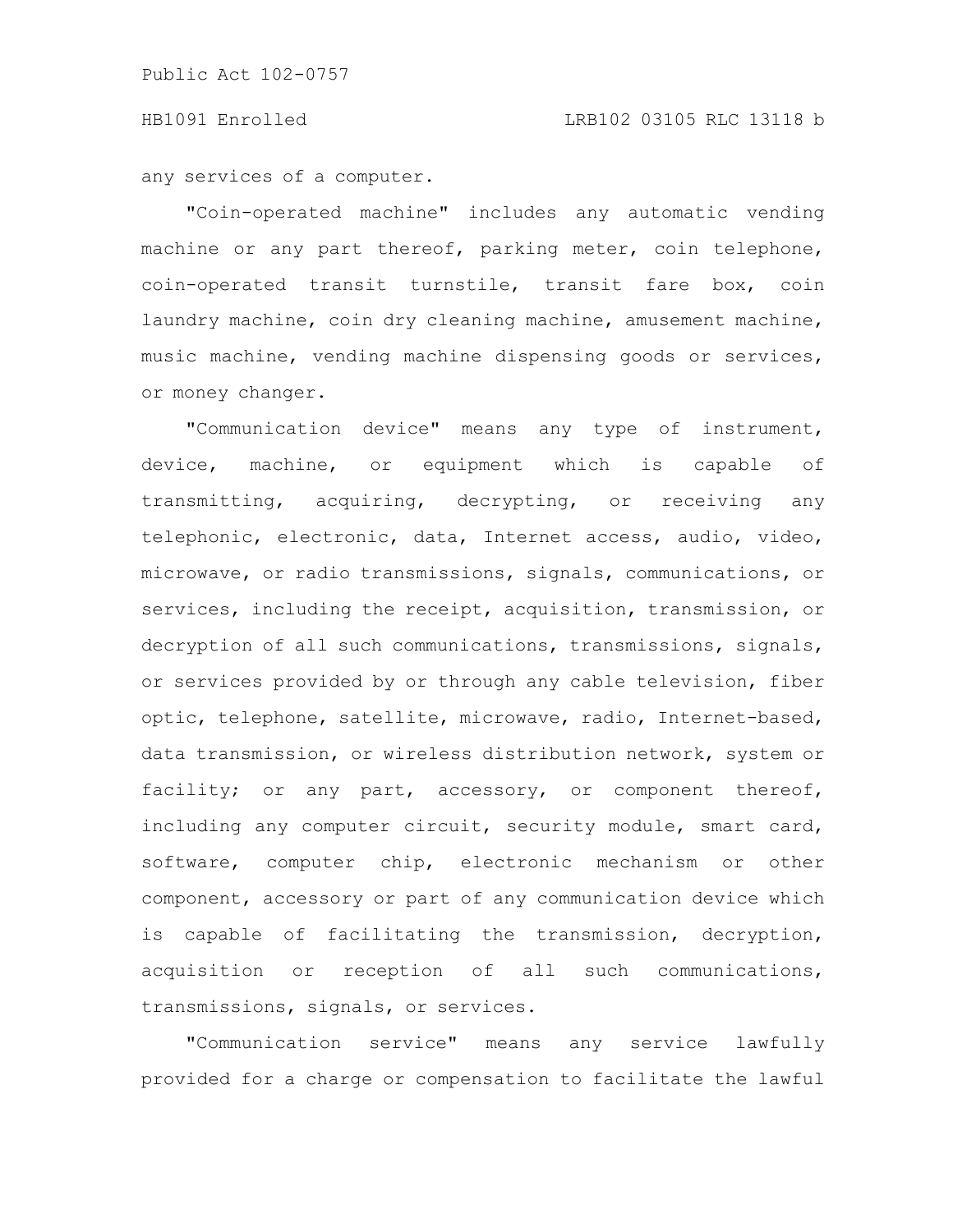origination, transmission, emission, or reception of signs, signals, data, writings, images, and sounds or intelligence of any nature by telephone, including cellular telephones or a wire, wireless, radio, electromagnetic, photo-electronic or photo-optical system; and also any service lawfully provided by any radio, telephone, cable television, fiber optic, satellite, microwave, Internet-based or wireless distribution network, system, facility or technology, including, but not limited to, any and all electronic, data, video, audio, Internet access, telephonic, microwave and radio communications, transmissions, signals and services, and any such communications, transmissions, signals and services lawfully provided directly or indirectly by or through any of those networks, systems, facilities or technologies.

"Communication service provider" means: (1) any person or entity providing any communication service, whether directly or indirectly, as a reseller, including, but not limited to, a cellular, paging or other wireless communications company or other person or entity which, for a fee, supplies the facility, cell site, mobile telephone switching office or other equipment or communication service; (2) any person or entity owning or operating any cable television, fiber optic, satellite, telephone, wireless, microwave, radio, data transmission or Internet-based distribution network, system or facility; and (3) any person or entity providing any communication service directly or indirectly by or through any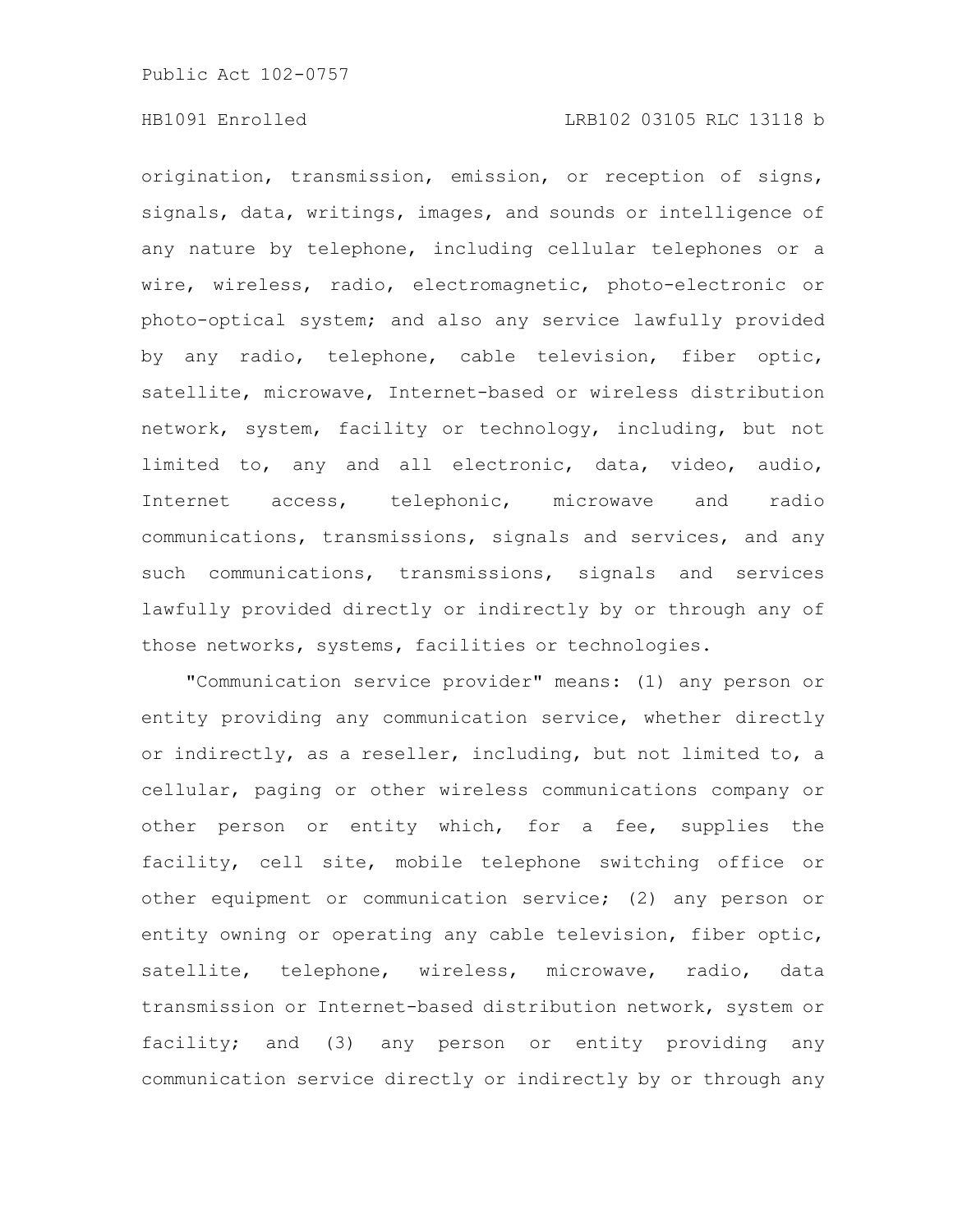such distribution system, network or facility.

"Computer" means a device that accepts, processes, stores, retrieves or outputs data, and includes but is not limited to auxiliary storage and telecommunications devices connected to computers.

"Continuing course of conduct" means a series of acts, and the accompanying mental state necessary for the crime in question, irrespective of whether the series of acts are continuous or intermittent.

"Delivery container" means any bakery basket of wire or plastic used to transport or store bread or bakery products, any dairy case of wire or plastic used to transport or store dairy products, and any dolly or cart of 2 or 4 wheels used to transport or store any bakery or dairy product.

"Document-making implement" means any implement, impression, template, computer file, computer disc, electronic device, computer hardware, computer software, instrument, or device that is used to make a real or fictitious or fraudulent personal identification document.

"Financial transaction device" means any of the following:

- (1) An electronic funds transfer card.
- (2) A credit card.
- (3) A debit card.
- (4) A point-of-sale card.

(5) Any instrument, device, card, plate, code, account number, personal identification number, or a record or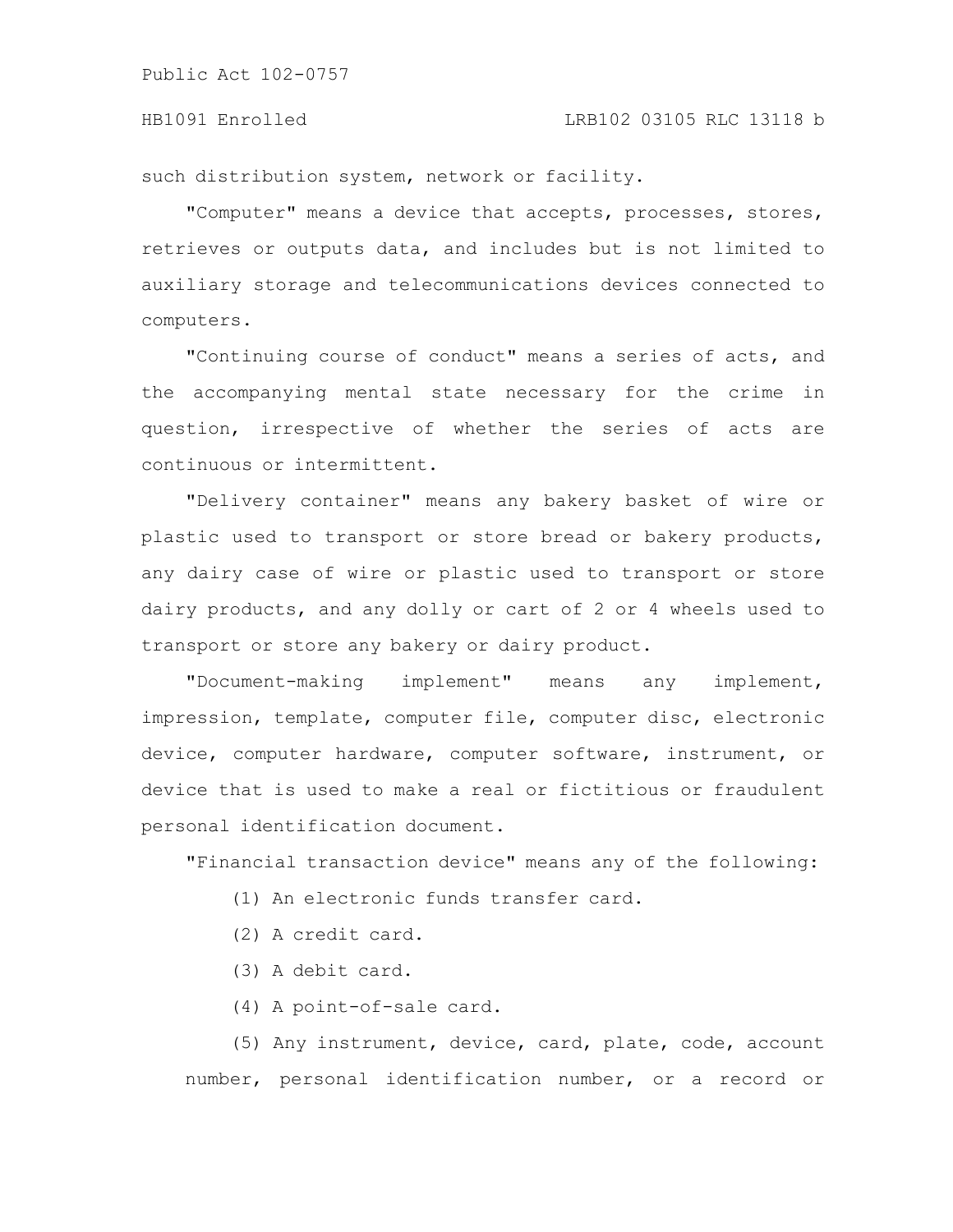# HB1091 Enrolled LRB102 03105 RLC 13118 b

copy of a code, account number, or personal identification number or other means of access to a credit account or deposit account, or a driver's license or State identification card used to access a proprietary account, other than access originated solely by a paper instrument, that can be used alone or in conjunction with another access device, for any of the following purposes:

(A) Obtaining money, cash refund or credit account, credit, goods, services, or any other thing of value.

(B) Certifying or guaranteeing to a person or business the availability to the device holder of funds on deposit to honor a draft or check payable to the order of that person or business.

(C) Providing the device holder access to a deposit account for the purpose of making deposits, withdrawing funds, transferring funds between deposit accounts, obtaining information pertaining to a deposit account, or making an electronic funds transfer.

"Full retail value" means the merchant's stated or advertised price of the merchandise. "Full retail value" includes the aggregate value of property obtained from retail thefts committed by the same person as part of a continuing course of conduct from one or more mercantile establishments in a single transaction or in separate transactions over a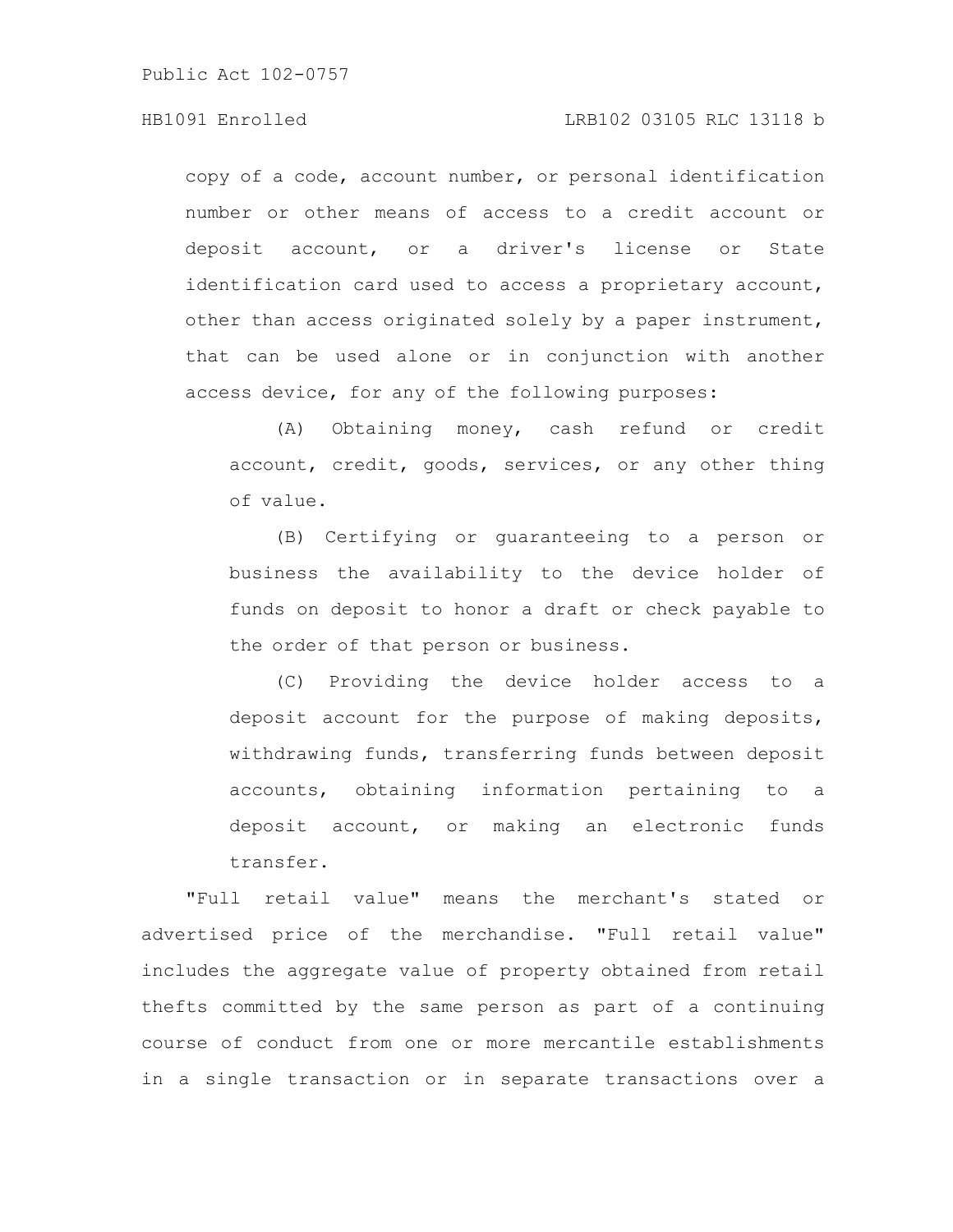period of one year.

"Internet" means an interactive computer service or system or an information service, system, or access software provider that provides or enables computer access by multiple users to a computer server, and includes, but is not limited to, an information service, system, or access software provider that provides access to a network system commonly known as the Internet, or any comparable system or service and also includes, but is not limited to, a World Wide Web page, newsgroup, message board, mailing list, or chat area on any interactive computer service or system or other online service.

"Library card" means a card or plate issued by a library facility for purposes of identifying the person to whom the library card was issued as authorized to borrow library material, subject to all limitations and conditions imposed on the borrowing by the library facility issuing such card.

"Library facility" includes any public library or museum, or any library or museum of an educational, historical or eleemosynary institution, organization or society.

"Library material" includes any book, plate, picture, photograph, engraving, painting, sculpture, statue, artifact, drawing, map, newspaper, pamphlet, broadside, magazine, manuscript, document, letter, microfilm, sound recording, audiovisual material, magnetic or other tape, electronic data processing record or other documentary, written or printed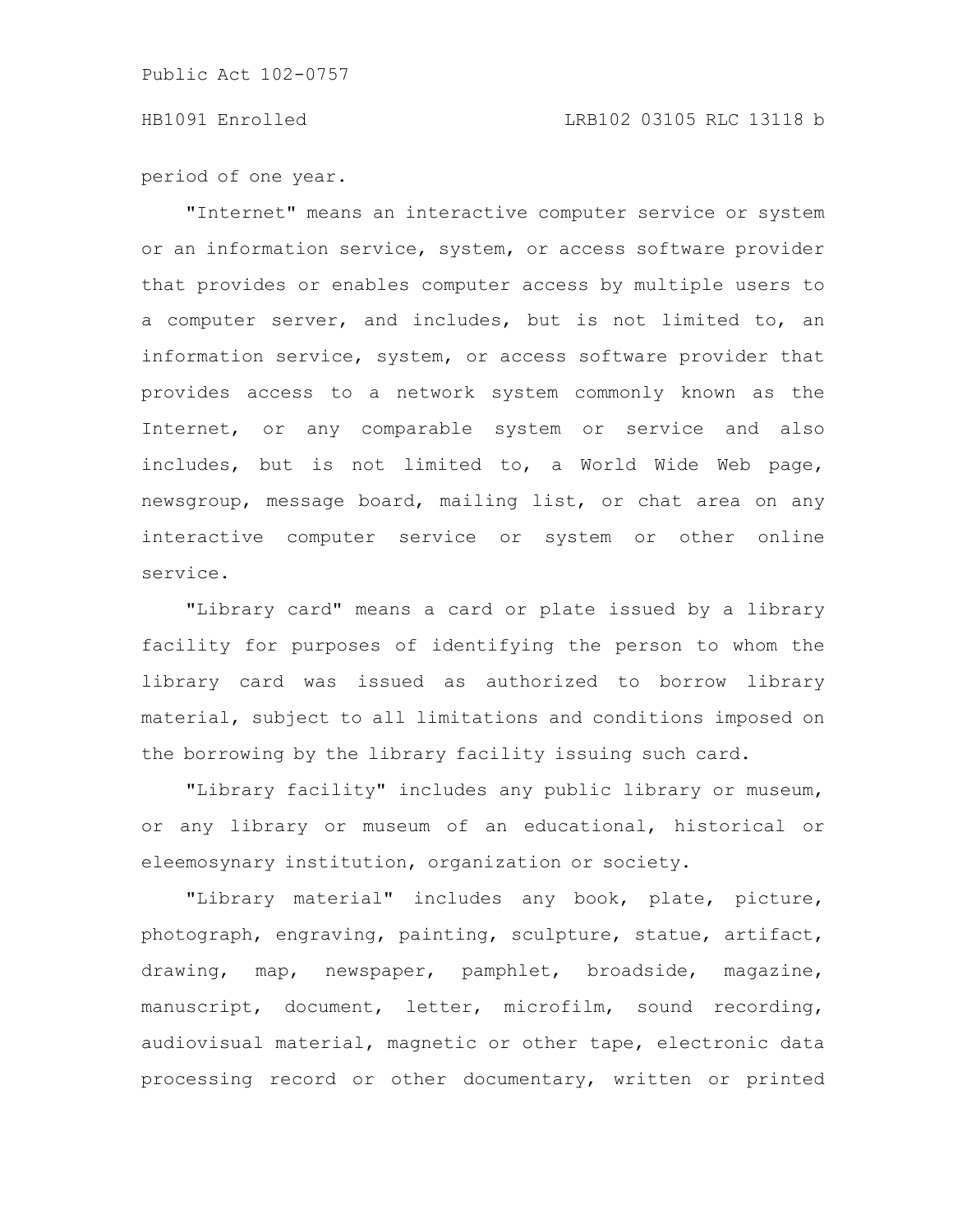material regardless of physical form or characteristics, or any part thereof, belonging to, or on loan to or otherwise in the custody of a library facility.

"Manufacture or assembly of an unlawful access device" means to make, produce or assemble an unlawful access device or to modify, alter, program or re-program any instrument, device, machine, equipment or software so that it is capable of defeating or circumventing any technology, device or software used by the provider, owner or licensee of a communication service or of any data, audio or video programs or transmissions to protect any such communication, data, audio or video services, programs or transmissions from unauthorized access, acquisition, disclosure, receipt, decryption, communication, transmission or re-transmission.

"Manufacture or assembly of an unlawful communication device" means to make, produce or assemble an unlawful communication or wireless device or to modify, alter, program or reprogram a communication or wireless device to be capable of acquiring, disrupting, receiving, transmitting, decrypting, or facilitating the acquisition, disruption, receipt, transmission or decryption of, a communication service without the express consent or express authorization of the communication service provider, or to knowingly assist others in those activities.

"Master sound recording" means the original physical object on which a given set of sounds were first recorded and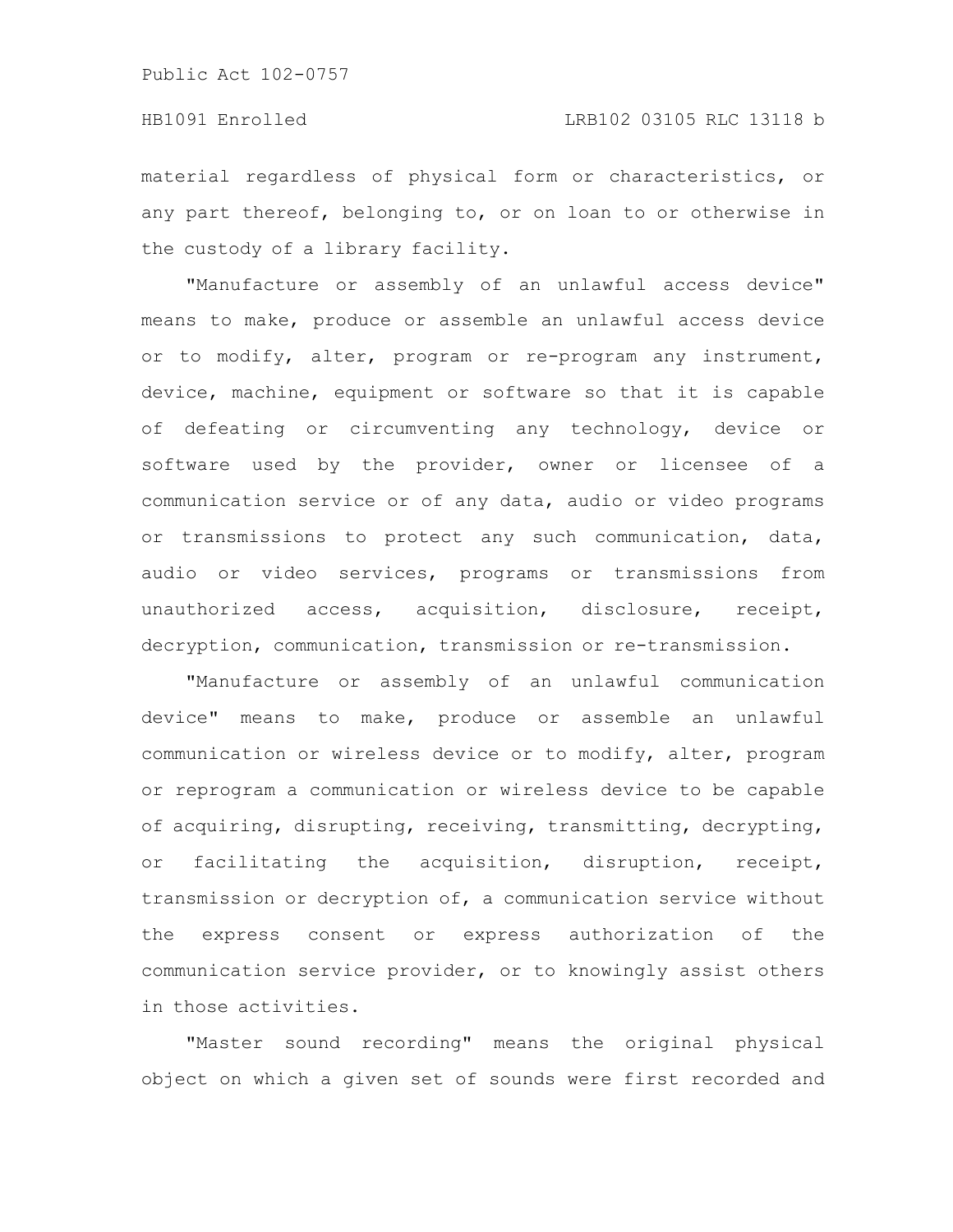#### HB1091 Enrolled LRB102 03105 RLC 13118 b

which the original object from which all subsequent sound recordings embodying the same set of sounds are directly or indirectly derived.

"Merchandise" means any item of tangible personal property, including motor fuel.

"Merchant" means an owner or operator of any retail mercantile establishment or any agent, employee, lessee, consignee, officer, director, franchisee, or independent contractor of the owner or operator. "Merchant" also means a person who receives from an authorized user of a payment card, or someone the person believes to be an authorized user, a payment card or information from a payment card, or what the person believes to be a payment card or information from a payment card, as the instrument for obtaining, purchasing or receiving goods, services, money, or anything else of value from the person.

"Motor fuel" means a liquid, regardless of its properties, used to propel a vehicle, including gasoline and diesel.

"Online" means the use of any electronic or wireless device to access the Internet.

"Payment card" means a credit card, charge card, debit card, or any other card that is issued to an authorized card user and that allows the user to obtain, purchase, or receive goods, services, money, or anything else of value from a merchant.

"Person with a disability" means a person who suffers from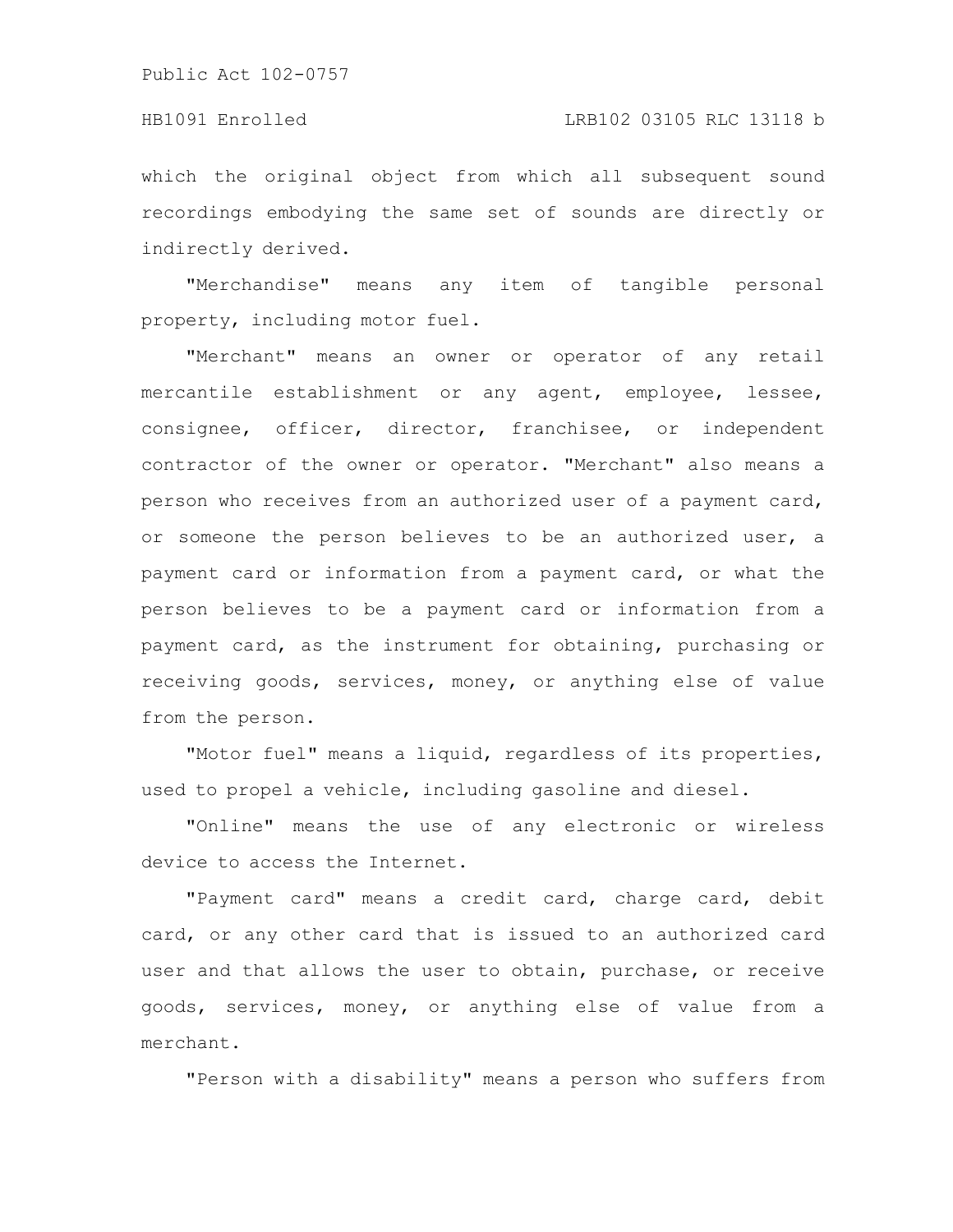# HB1091 Enrolled LRB102 03105 RLC 13118 b

a physical or mental impairment resulting from disease, injury, functional disorder or congenital condition that impairs the individual's mental or physical ability to independently manage his or her property or financial resources, or both.

"Personal identification document" means a birth certificate, a driver's license, a State identification card, a public, government, or private employment identification card, a social security card, a firearm owner's identification card, a credit card, a debit card, or a passport issued to or on behalf of a person other than the offender, or any document made or issued, or falsely purported to have been made or issued, by or under the authority of the United States Government, the State of Illinois, or any other state political subdivision of any state, or any other governmental or quasi-governmental organization that is of a type intended for the purpose of identification of an individual, or any such document made or altered in a manner that it falsely purports to have been made on behalf of or issued to another person or by the authority of one who did not give that authority.

"Personal identifying information" means any of the following information:

- (1) A person's name.
- (2) A person's address.
- (3) A person's date of birth.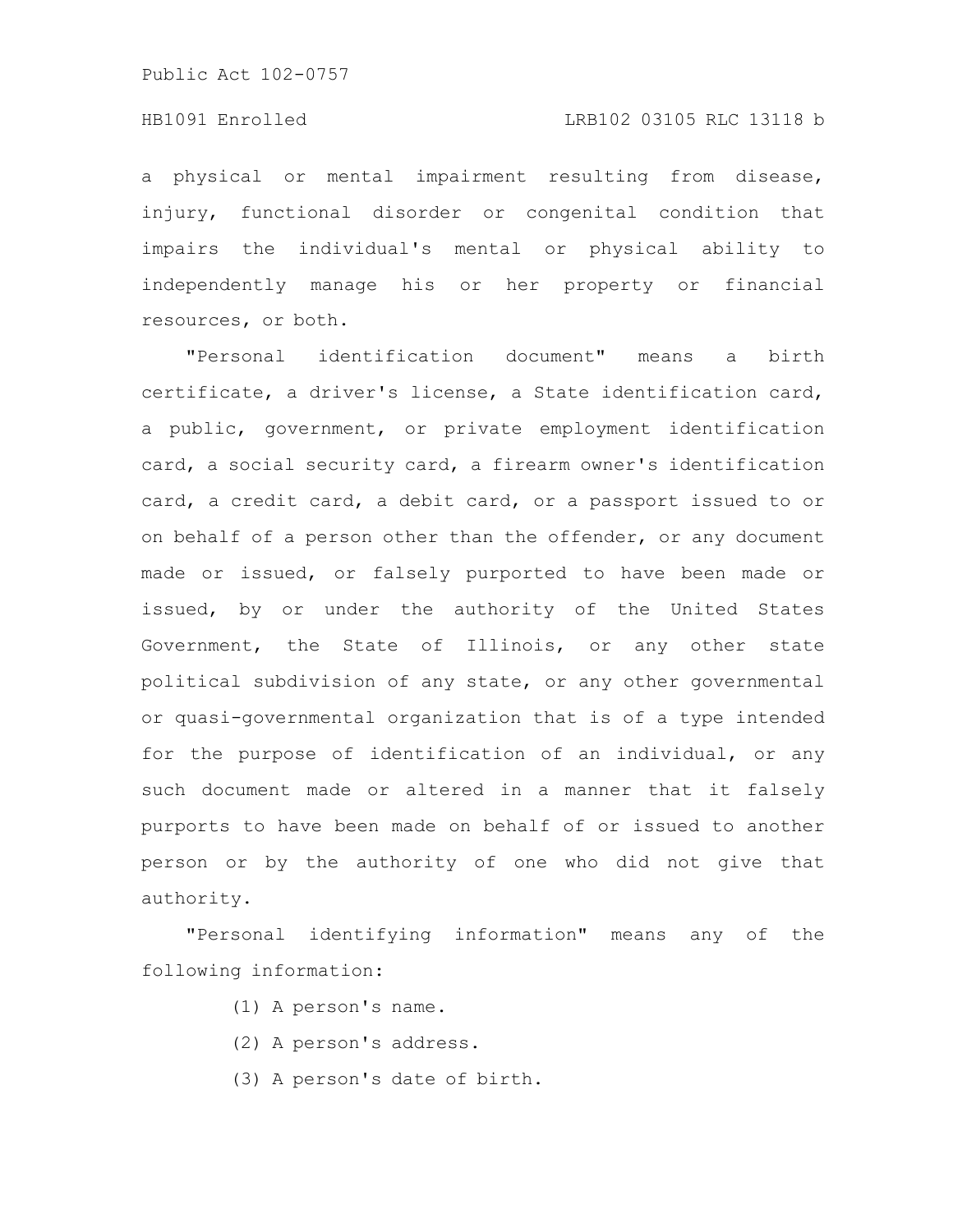(4) A person's telephone number.

(5) A person's driver's license number or State of Illinois identification card as assigned by the Secretary of State of the State of Illinois or a similar agency of another state.

(6) A person's social security number.

(7) A person's public, private, or government employer, place of employment, or employment identification number.

(8) The maiden name of a person's mother.

(9) The number assigned to a person's depository account, savings account, or brokerage account.

(10) The number assigned to a person's credit or debit card, commonly known as a "Visa Card", "MasterCard", "American Express Card", "Discover Card", or other similar cards whether issued by a financial institution, corporation, or business entity.

(11) Personal identification numbers.

(12) Electronic identification numbers.

(13) Digital signals.

(14) User names, passwords, and any other word, number, character or combination of the same usable in whole or part to access information relating to a specific individual, or to the actions taken, communications made or received, or other activities or transactions of a specific individual.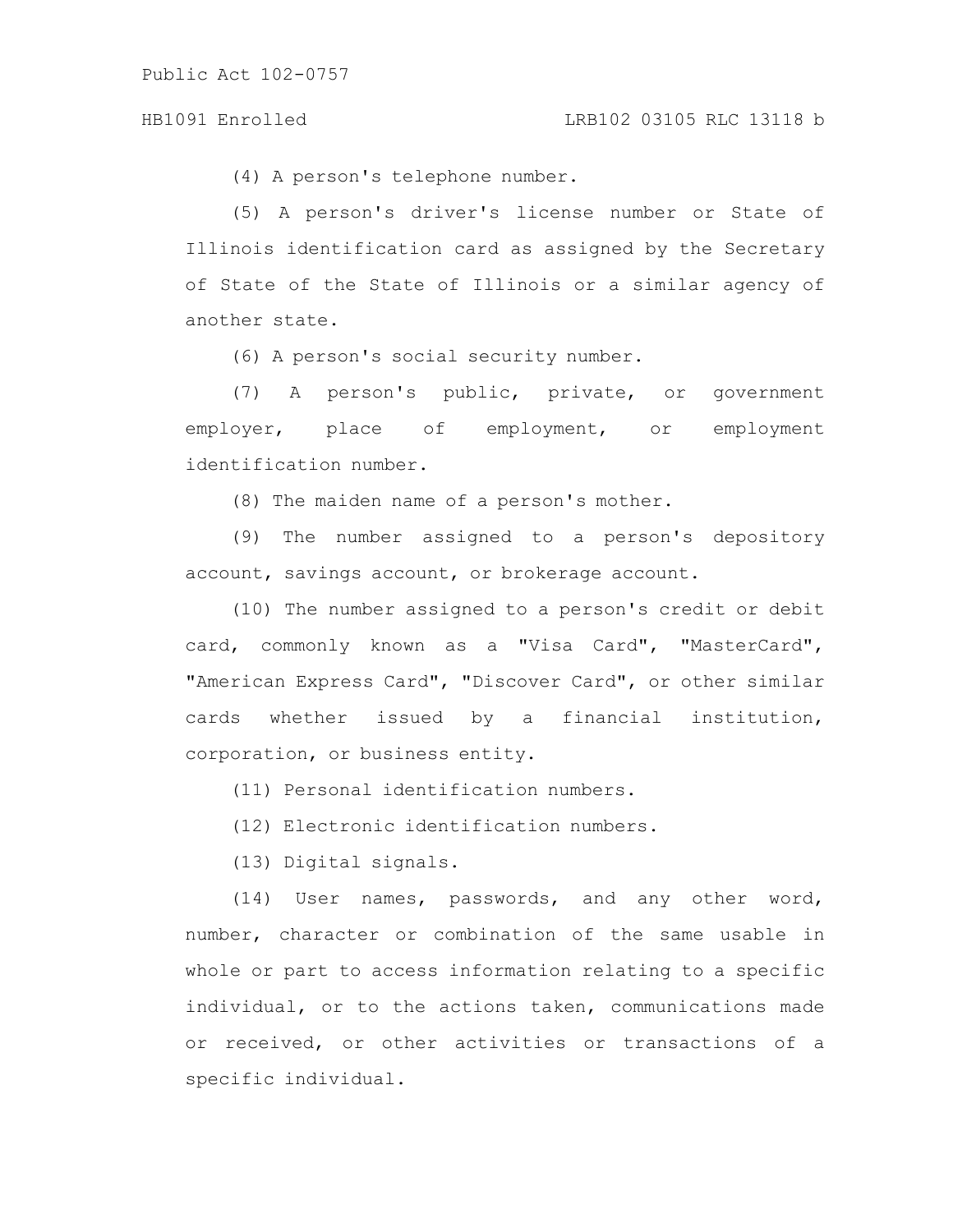# HB1091 Enrolled LRB102 03105 RLC 13118 b

(15) Any other numbers or information which can be used to access a person's financial resources, or to identify a specific individual, or the actions taken, communications made or received, or other activities or transactions of a specific individual.

"Premises of a retail mercantile establishment" includes, but is not limited to, the retail mercantile establishment; any common use areas in shopping centers; and all parking areas set aside by a merchant or on behalf of a merchant for the parking of vehicles for the convenience of the patrons of such retail mercantile establishment.

"Public water, gas, or power supply, or other public services" mean any service subject to regulation by the Illinois Commerce Commission; any service furnished by a public utility that is owned and operated by any political subdivision, public institution of higher education or municipal corporation of this State; any service furnished by any public utility that is owned by such political subdivision, public institution of higher education, or municipal corporation and operated by any of its lessees or operating agents; any service furnished by an electric cooperative as defined in Section 3.4 of the Electric Supplier Act; or wireless service or other service regulated by the Federal Communications Commission.

"Publish" means to communicate or disseminate information to any one or more persons, either orally, in person, or by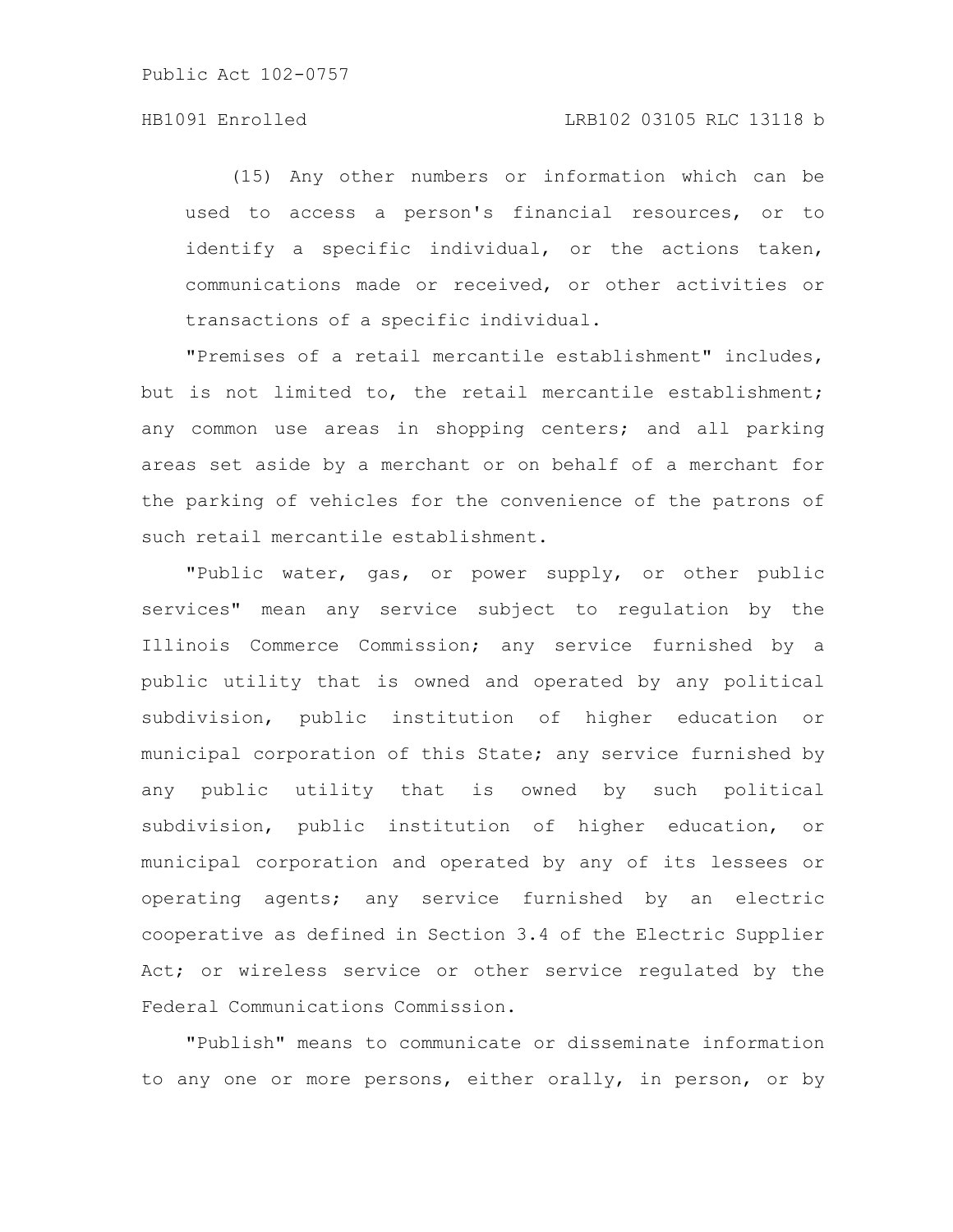# HB1091 Enrolled LRB102 03105 RLC 13118 b

telephone, radio or television or in writing of any kind, including, without limitation, a letter or memorandum, circular or handbill, newspaper or magazine article or book.

"Radio frequency identification device" means any implement, computer file, computer disc, electronic device, computer hardware, computer software, or instrument that is used to activate, read, receive, or decode information stored on a RFID tag or transponder attached to a personal identification document.

"RFID tag or transponder" means a chip or device that contains personal identifying information from which the personal identifying information can be read or decoded by another device emitting a radio frequency that activates or powers a radio frequency emission response from the chip or transponder.

"Reencoder" means an electronic device that places encoded information from the magnetic strip or stripe of a payment card onto the magnetic strip or stripe of a different payment card.

"Retail mercantile establishment" means any place where merchandise is displayed, held, stored or offered for sale to the public.

"Scanning device" means a scanner, reader, or any other electronic device that is used to access, read, scan, obtain, memorize, or store, temporarily or permanently, information encoded on the magnetic strip or stripe of a payment card.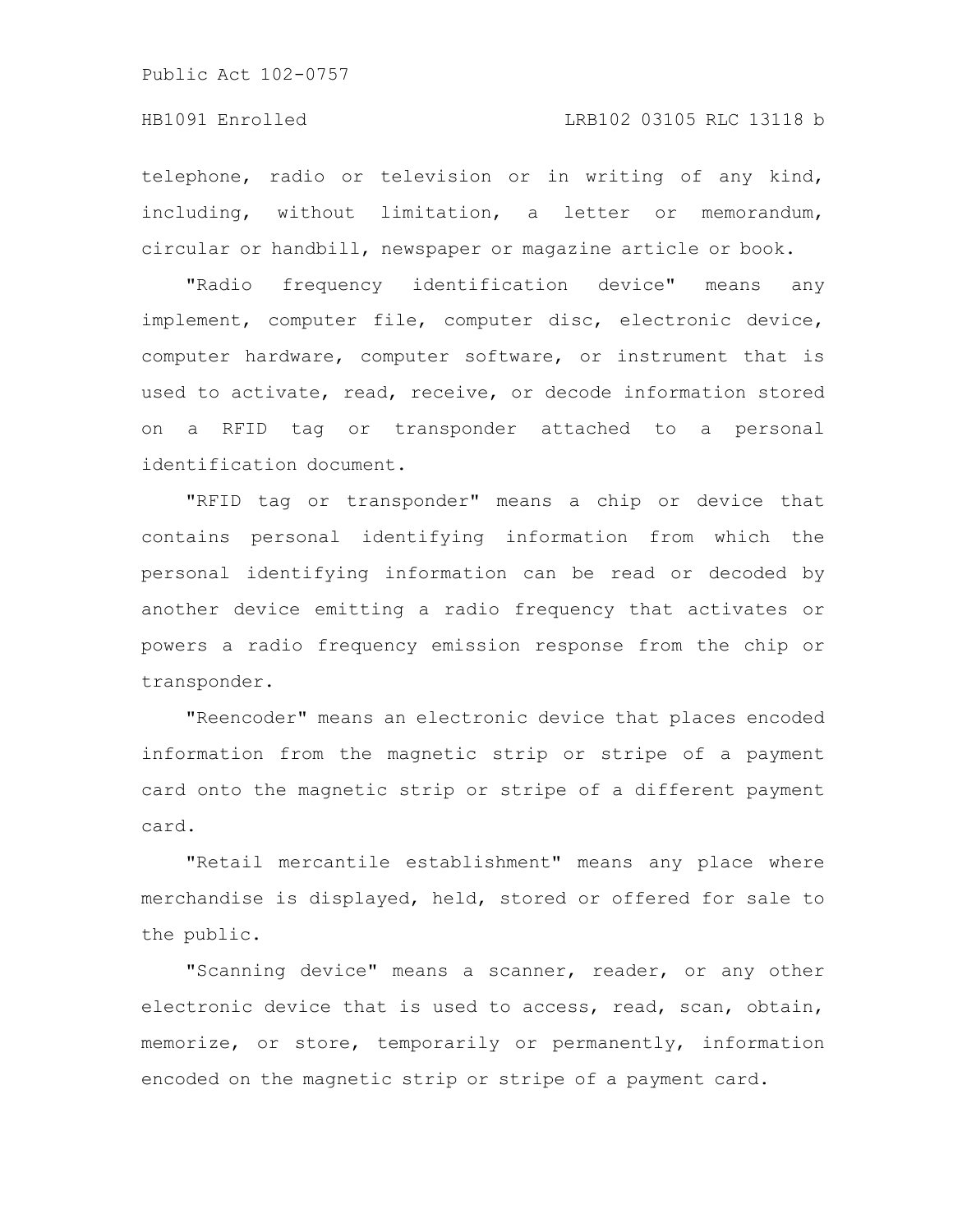# HB1091 Enrolled LRB102 03105 RLC 13118 b

"Shopping cart" means those push carts of the type or types which are commonly provided by grocery stores, drug stores or other retail mercantile establishments for the use of the public in transporting commodities in stores and markets and, incidentally, from the stores to a place outside the store.

"Sound or audio visual recording" means any sound or audio visual phonograph record, disc, pre-recorded tape, film, wire, magnetic tape or other object, device or medium, now known or hereafter invented, by which sounds or images may be reproduced with or without the use of any additional machine, equipment or device.

"Stored value card" means any card, gift card, instrument, or device issued with or without fee for the use of the cardholder to obtain money, goods, services, or anything else of value. Stored value cards include, but are not limited to, cards issued for use as a stored value card or gift card, and an account identification number or symbol used to identify a stored value card. "Stored value card" does not include a prepaid card usable at multiple, unaffiliated merchants or at automated teller machines, or both. "Stored value card" shall only apply to Section 16-25.1 of this Act.

"Theft detection device remover" means any tool or device specifically designed and intended to be used to remove any theft detection device from any merchandise.

"Under-ring" means to cause the cash register or other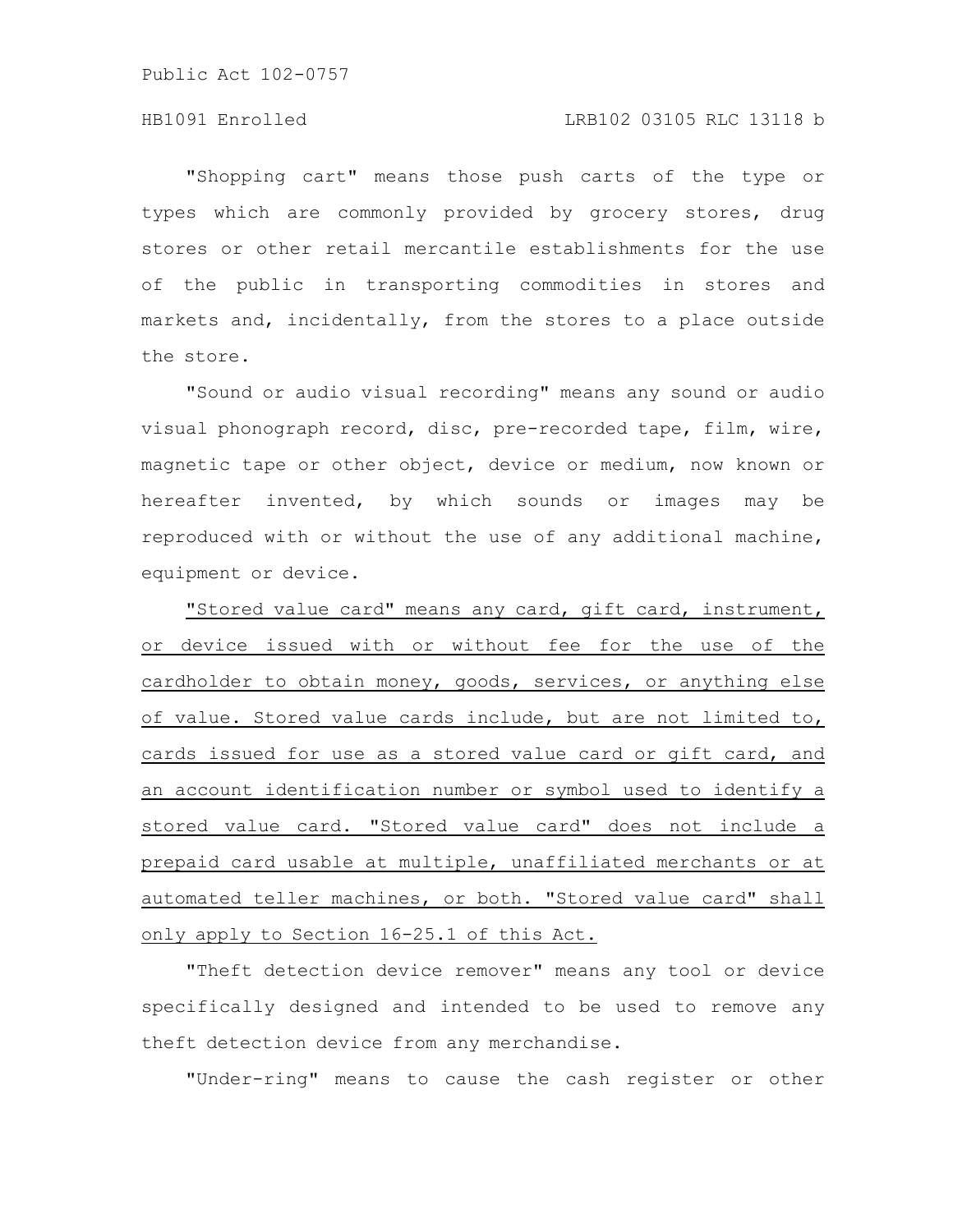sales recording device to reflect less than the full retail value of the merchandise.

"Unidentified sound or audio visual recording" means a sound or audio visual recording without the actual name and full and correct street address of the manufacturer, and the name of the actual performers or groups prominently and legibly printed on the outside cover or jacket and on the label of such sound or audio visual recording.

"Unlawful access device" means any type of instrument, device, machine, equipment, technology, or software which is primarily possessed, used, designed, assembled, manufactured, sold, distributed or offered, promoted or advertised for the purpose of defeating or circumventing any technology, device or software, or any component or part thereof, used by the provider, owner or licensee of any communication service or of any data, audio or video programs or transmissions to protect any such communication, audio or video services, programs or transmissions from unauthorized access, acquisition, receipt, decryption, disclosure, communication, transmission or re-transmission.

"Unlawful communication device" means any electronic serial number, mobile identification number, personal identification number or any communication or wireless device that is capable of acquiring or facilitating the acquisition of a communication service without the express consent or express authorization of the communication service provider,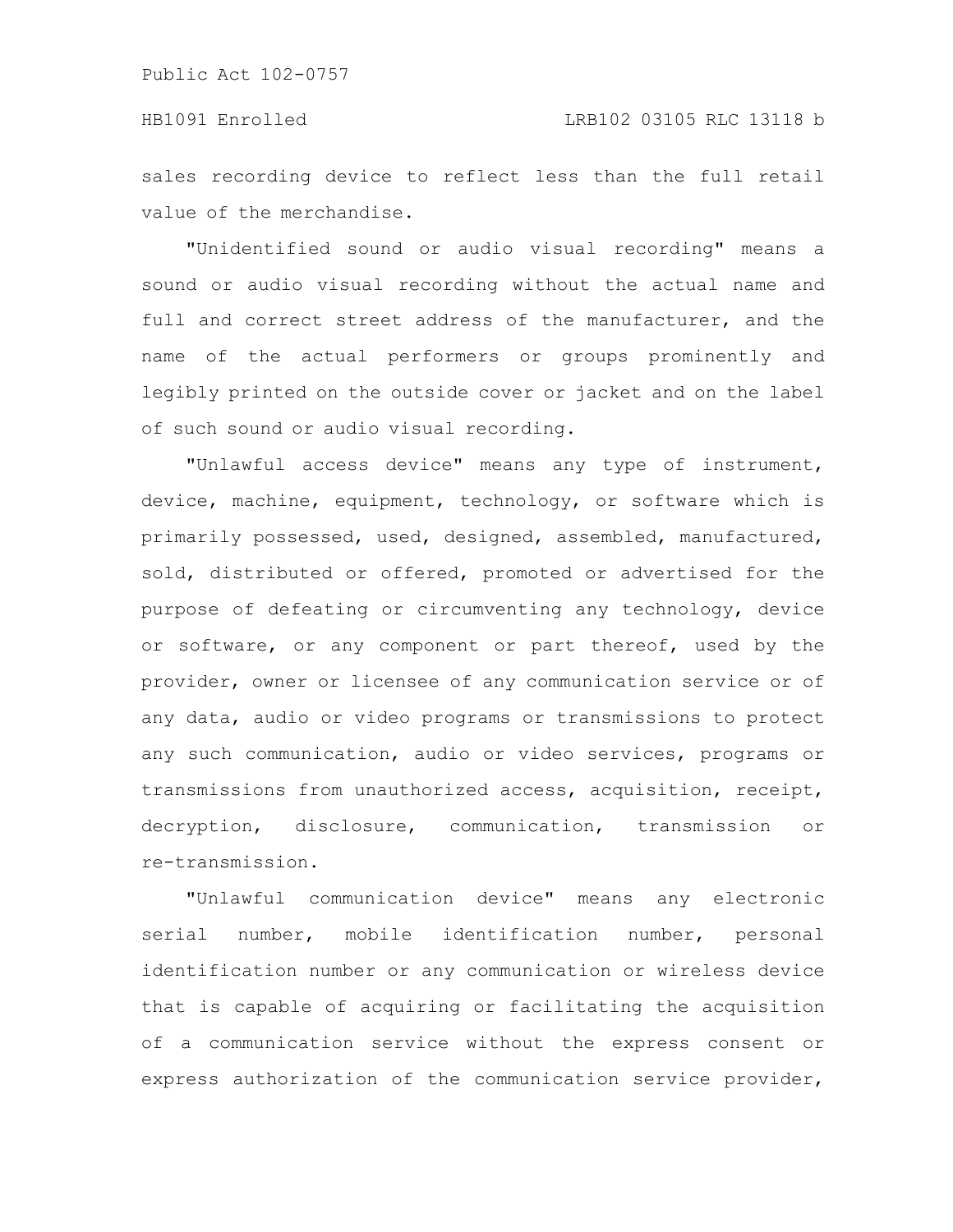#### HB1091 Enrolled LRB102 03105 RLC 13118 b

or that has been altered, modified, programmed or reprogrammed, alone or in conjunction with another communication or wireless device or other equipment, to so acquire or facilitate the unauthorized acquisition of a communication service. "Unlawful communication device" also means:

(1) any phone altered to obtain service without the express consent or express authorization of the communication service provider, tumbler phone, counterfeit or clone phone, tumbler microchip, counterfeit or clone microchip, scanning receiver of wireless communication service or other instrument capable of disguising its identity or location or of gaining unauthorized access to a communications or wireless system operated by a communication service provider; and

(2) any communication or wireless device which is capable of, or has been altered, designed, modified, programmed or reprogrammed, alone or in conjunction with another communication or wireless device or devices, so as to be capable of, facilitating the disruption, acquisition, receipt, transmission or decryption of a communication service without the express consent or express authorization of the communication service provider, including, but not limited to, any device, technology, product, service, equipment, computer software or component or part thereof, primarily distributed, sold,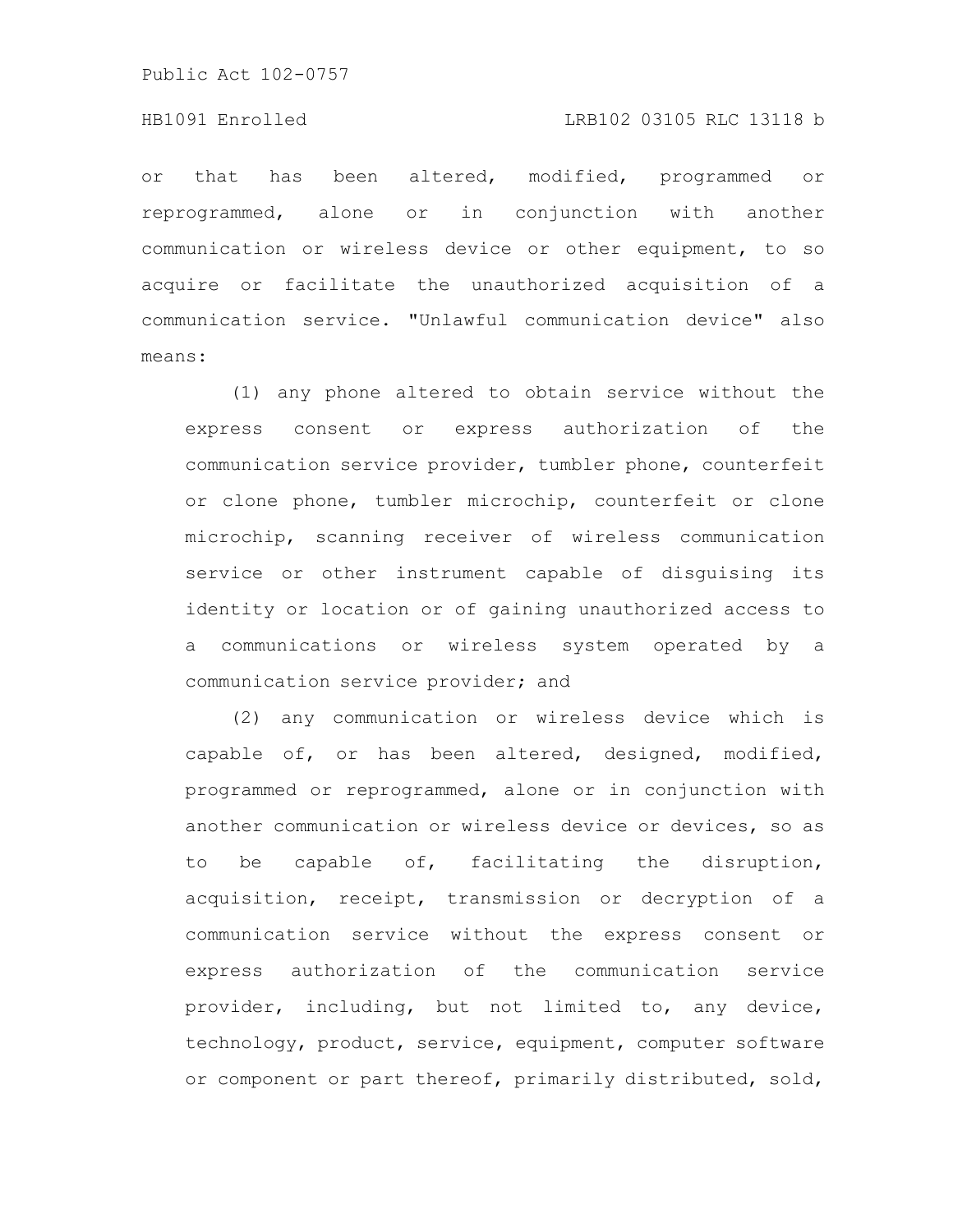designed, assembled, manufactured, modified, programmed, reprogrammed or used for the purpose of providing the unauthorized receipt of, transmission of, disruption of, decryption of, access to or acquisition of any communication service provided by any communication service provider.

"Vehicle" means a motor vehicle, motorcycle, or farm implement that is self-propelled and that uses motor fuel for propulsion.

"Wireless device" includes any type of instrument, device, machine, or equipment that is capable of transmitting or receiving telephonic, electronic or radio communications, or any part of such instrument, device, machine, or equipment, or any computer circuit, computer chip, electronic mechanism, or other component that is capable of facilitating the transmission or reception of telephonic, electronic, or radio communications.

(Source: P.A. 97-597, eff. 1-1-12; incorporates 97-388, eff. 1-1-12; 97-1109, eff. 1-1-13.)

(720 ILCS 5/16-25.1 new)

Sec. 16-25.1. Organized retail crime.

(a) An individual is guilty of organized retail crime when that individual, in concert with another individual or any group of individuals, knowingly commits the act of retail theft from one or more retail mercantile establishments, and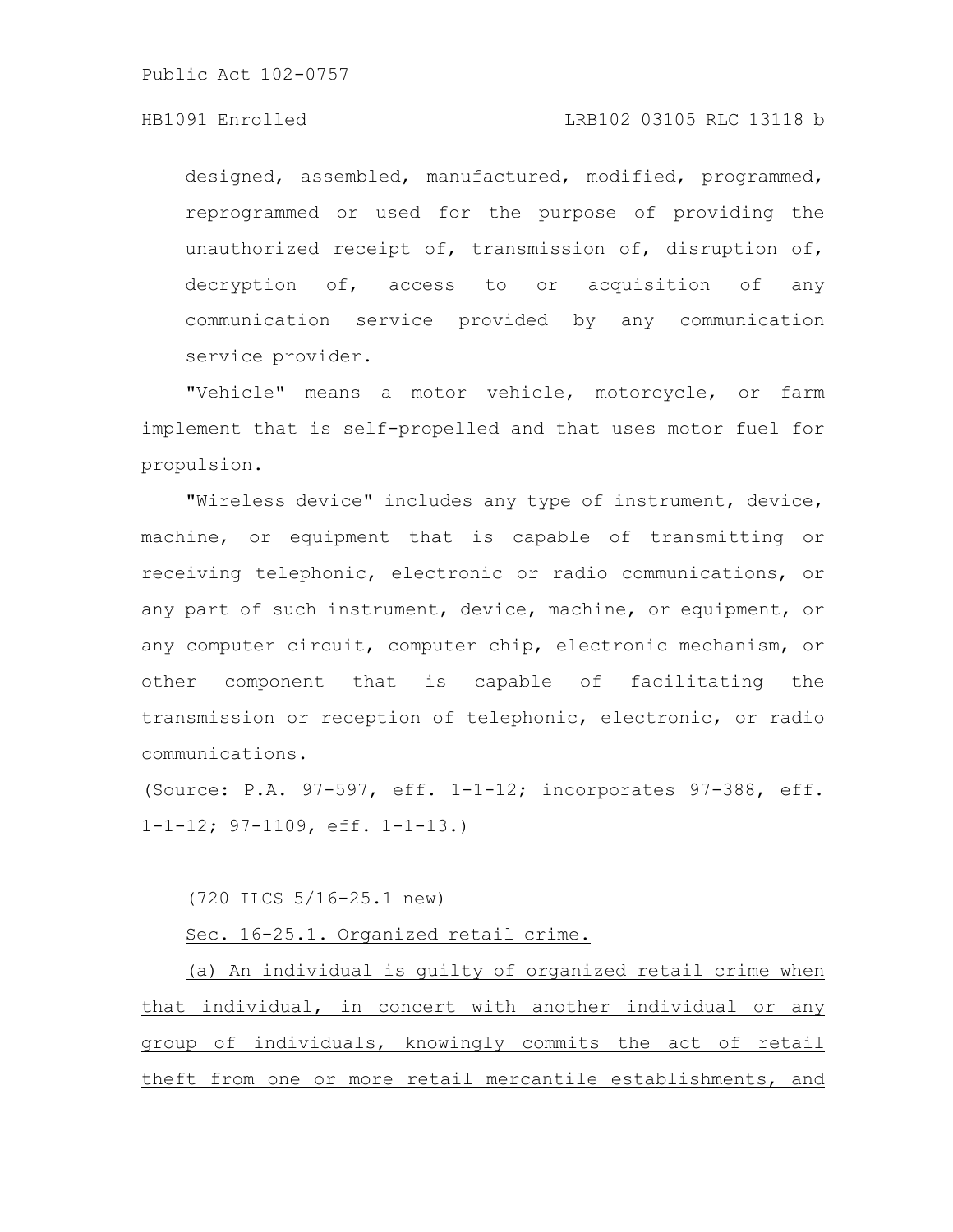in the course of or in furtherance of such crime or flight therefrom:

(1) knowingly commits assault as defined under Section 12-1 or battery as defined under Section 12-3(a)(2) on the premises of the retail mercantile establishment;

(2) knowingly commits a battery under Section 12-3(a)(1) on the premises of the retail mercantile establishment; or

(3) intentionally destroys or damages the property of the retail mercantile establishment.

(b) An individual is guilty of being a manager of the organized retail crime when that individual knowingly recruits, organizes, supervises, finances, or otherwise manages or directs any other individual or individuals to:

(1) commit the act of retail theft from one or more retail mercantile establishments, if the aggregate value of the merchandise exceeds \$300, and the manager or the individual has the intent to resell the merchandise or otherwise have the merchandise reenter the stream of commerce;

(2) commit theft of merchandise, the aggregate retail value of which exceeds \$300, while the merchandise is in transit from the manufacturer to the retail mercantile establishment, and the manager or the individual has the intent to resell the merchandise;

(3) obtain control over property for sale or resale,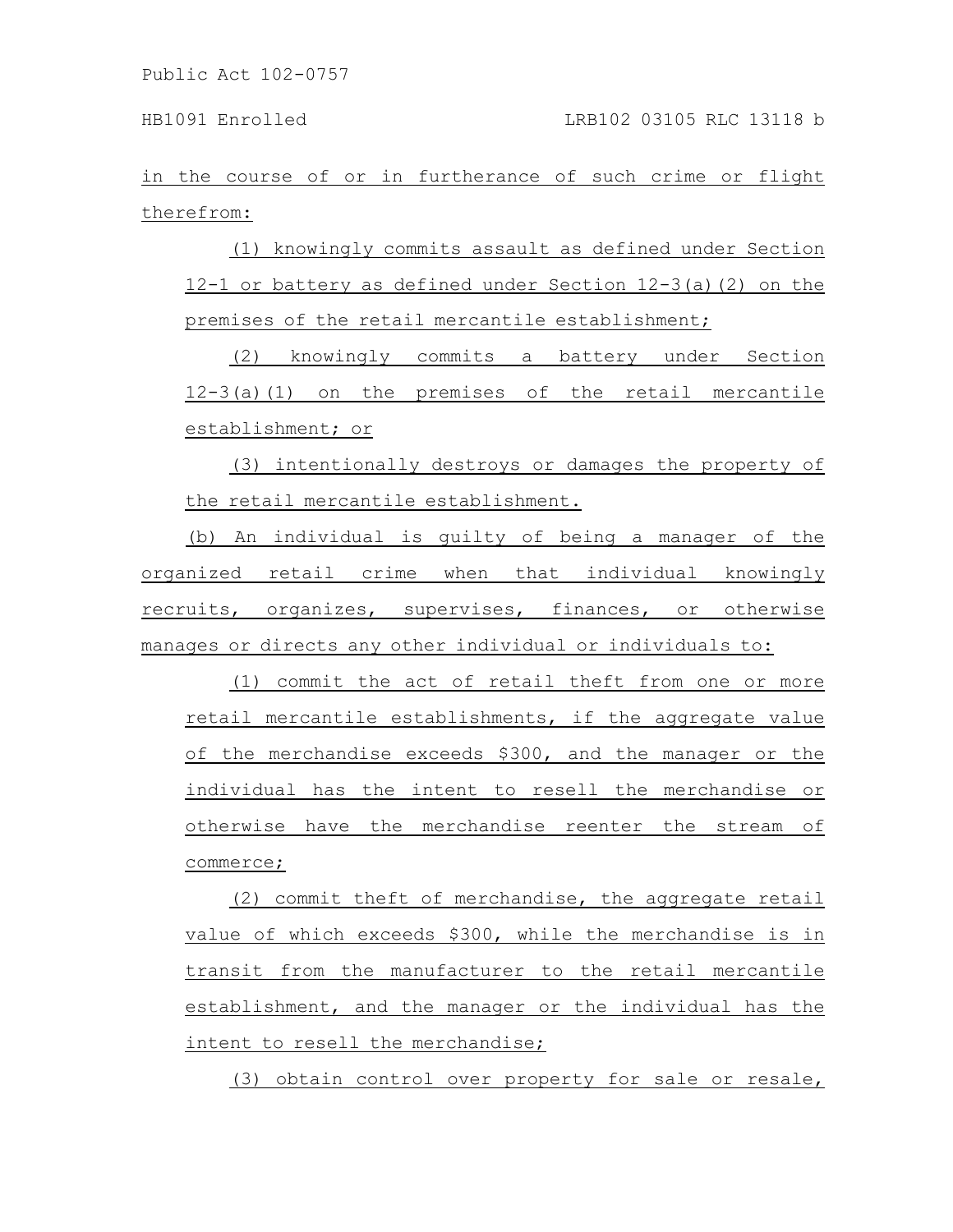the aggregate retail value of which exceeds \$300, knowing the property to have been stolen or under such circumstances as would reasonably induce the individual to believe that the property was stolen; or

(4) receive, possess, or purchase any merchandise or stored value cards, the aggregate retail value of which exceeds \$300, obtained from a fraudulent return with the knowledge that the property was obtained in violation of this Section or Section 16-25.

(c) If acts or omissions constituting any part of the commission of the charged offense under the Section occurred in more than one county, each county has concurrent venue. If the charged offenses under this Section occurred in more than one county, the counties may join the offenses in a single criminal pleading and have concurrent venue as to all charged offenses. When counties have concurrent venue, the first county in which a criminal complaint, information, or indictment is issued in the case becomes the county with exclusive venue. A violation of organized retail crime may be investigated, indicted, and prosecuted pursuant to the Statewide Grand Jury Act.

(d) Sentence. A violation of paragraph (1) or (3) of subsection (a) is a Class 3 felony. A violation of paragraph (2) of subsection (a) is a Class 2 felony. A violation of subsection (b) is a Class 2 felony.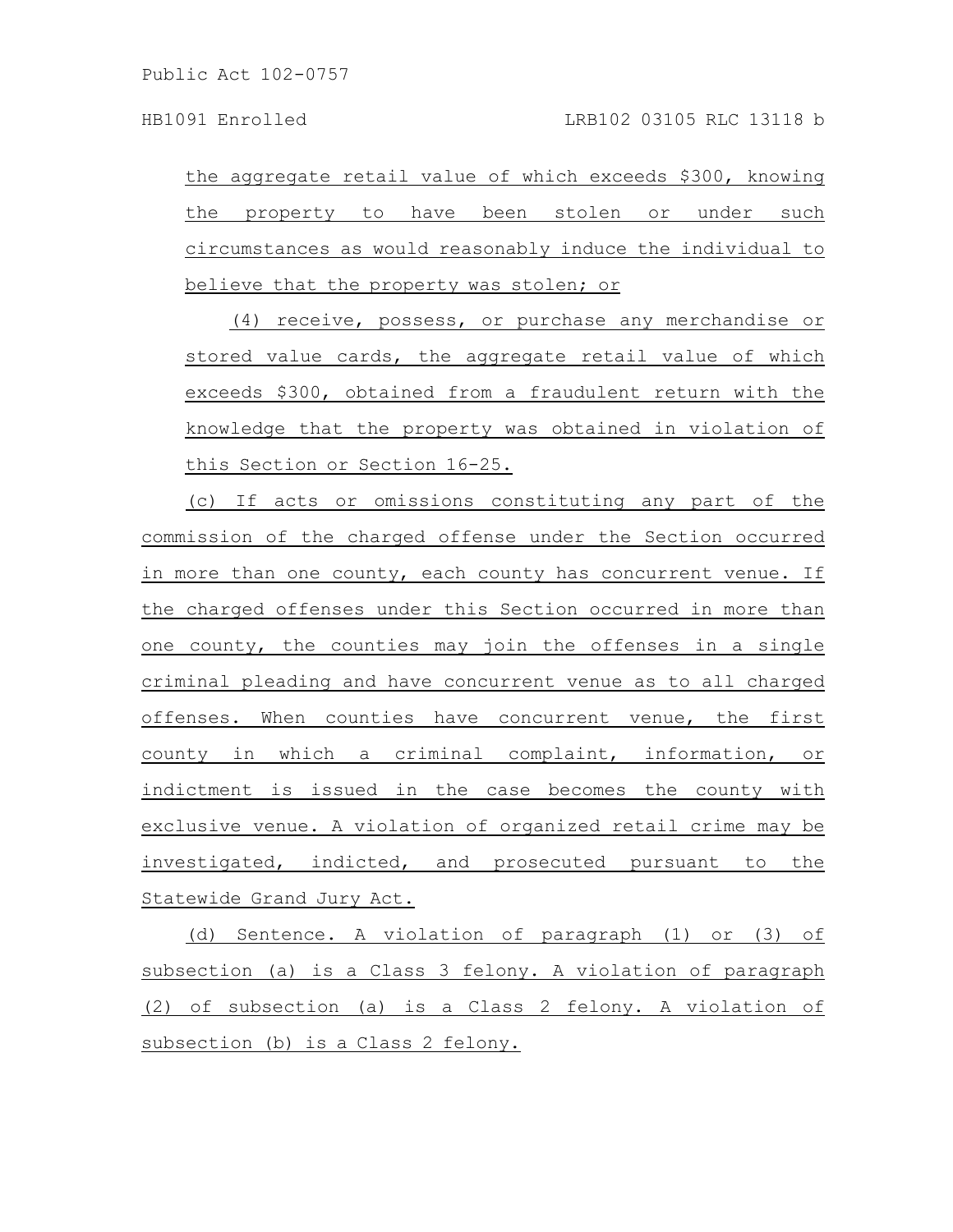(720 ILCS 5/16-25.2 new)

Sec. 16-25.2. Retail loss prevention report and notice requirements.

(a) A retail mercantile establishment that is a victim of a violation of Section 16-25, 16-25.1, 17-10.6, or 25-4 shall have the right:

(1) to timely notification of all court proceedings as defined under subsection (e) of Section 3 of the Rights of Crime Victims and Witnesses Act. Timely notice shall include 7 days' notice of any court proceedings. Timely notice shall be sent to the location of the retail mercantile establishment where the violation occurred and to the point of contact as provided by the retail mercantile establishment. The point of contact may be any employee of the retail mercantile establishment or representative as provided by the retail mercantile establishment;

(2) to communicate with the prosecution;

(3) to be reasonably heard at any post-arraignment court proceeding in which a right of the victim is at issue and any court proceeding involving a post-arraignment release decision, plea, or sentencing;

(4) to be notified of the conviction, the sentence, the imprisonment, and the release of the accused; and

(5) to have present at all court proceedings subject to the rules of evidence an advocate of the retail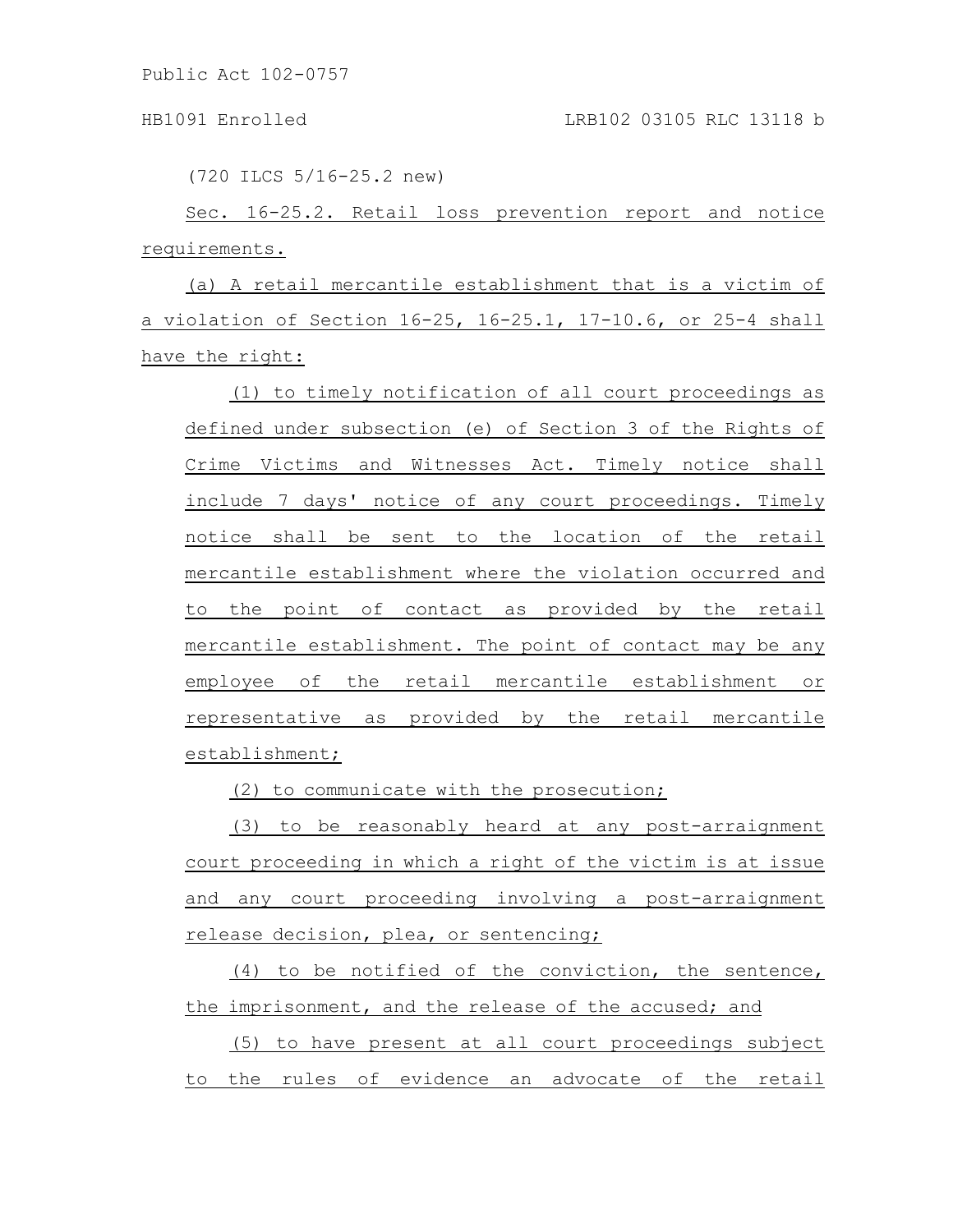mercantile establishment's choice.

(b) Unless a retail mercantile establishment refuses to file a report regarding the incident, the law enforcement agency having jurisdiction shall file a report concerning the incident with the State's Attorney. No law enforcement agent shall discourage or attempt to discourage a retail mercantile establishment from filing a police report concerning the incident. Upon the request of the retail mercantile establishment, the law enforcement agency having jurisdiction shall provide a free copy of the police report concerning the incident, as soon as practicable, but in no event later than 5 business days after the request. The Illinois Law Enforcement Training Standards Board shall not consider any allegation of a violation of this subsection that is contained in a complaint made under Section 1-35 of the Police and Community Relations Improvement Act.

(720 ILCS 5/17-37)

Sec. 17-37. Use of credit or debit card with intent to defraud.

(a) A cardholder who uses a credit card or debit card issued to him or her, or allows another person to use a credit card or debit card issued to him or her, with intent to defraud the issuer, or a person providing an item or items of value, or any other person is guilty of a Class A misdemeanor if the value of all items of value does not exceed \$150 in any 6-month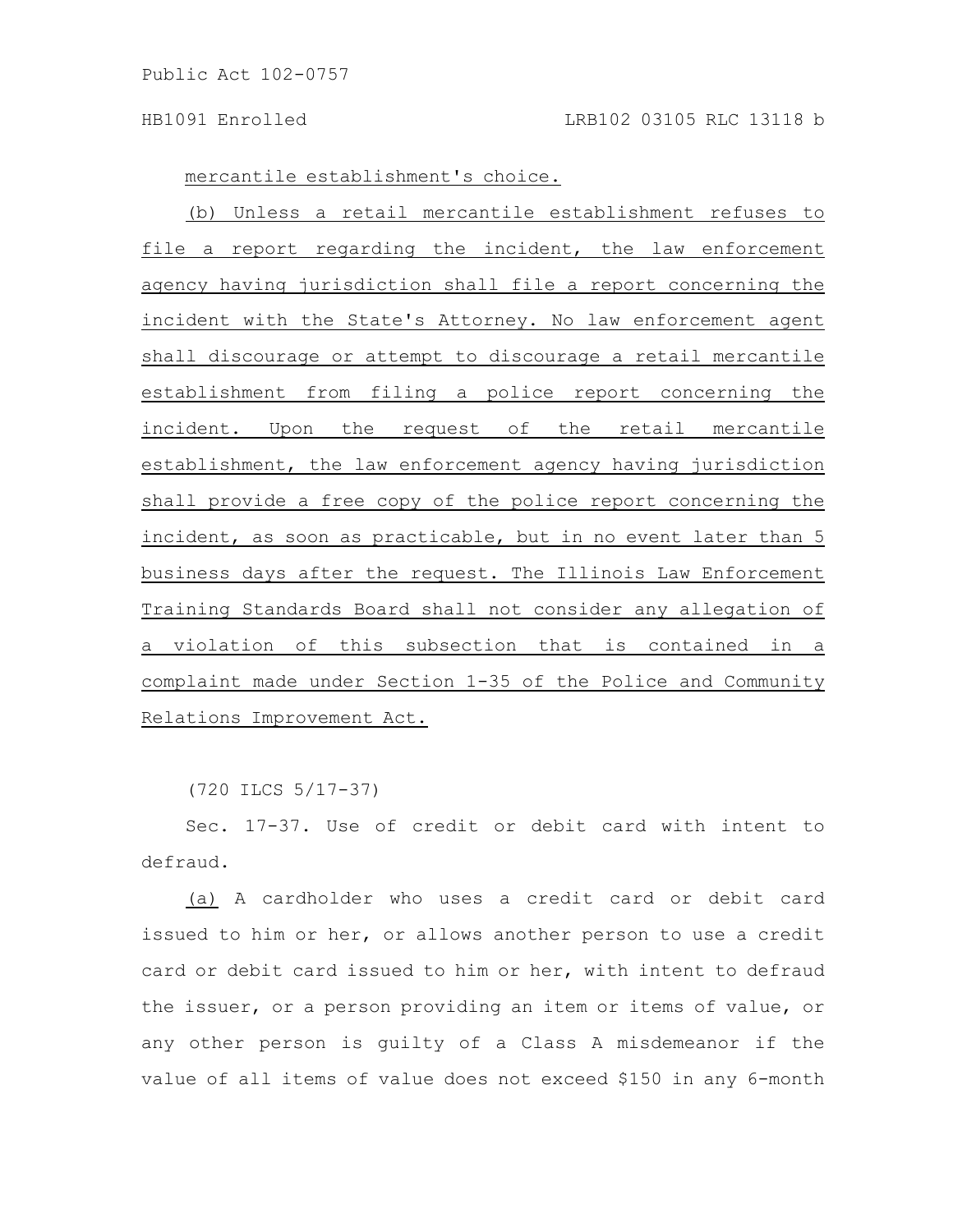period; and is guilty of a Class 4 felony if the value exceeds \$150 in any 6-month period.

(b) Where an investigation into an intent to defraud under subsection (a) occurs, issuers shall consider a merchant's timely submission of compelling evidence under the applicable dispute management guidelines of the card association with whom the merchant maintains an agreement. A merchant shall comply with merchant responsibilities under any such agreement.

(Source: P.A. 96-1551, eff. 7-1-11.)

Section 2-10. The Statewide Grand Jury Act is amended by changing Sections 2, 3, and 4 as follows:

(725 ILCS 215/2) (from Ch. 38, par. 1702)

Sec. 2. (a) County grand juries and State's Attorneys have always had and shall continue to have primary responsibility for investigating, indicting, and prosecuting persons who violate the criminal laws of the State of Illinois. However, in recent years organized terrorist activity directed against innocent civilians and certain criminal enterprises have developed that require investigation, indictment, and prosecution on a statewide or multicounty level. The criminal enterprises exist as a result of the allure of profitability present in narcotic activity, the unlawful sale and transfer of firearms, and streetgang related felonies and organized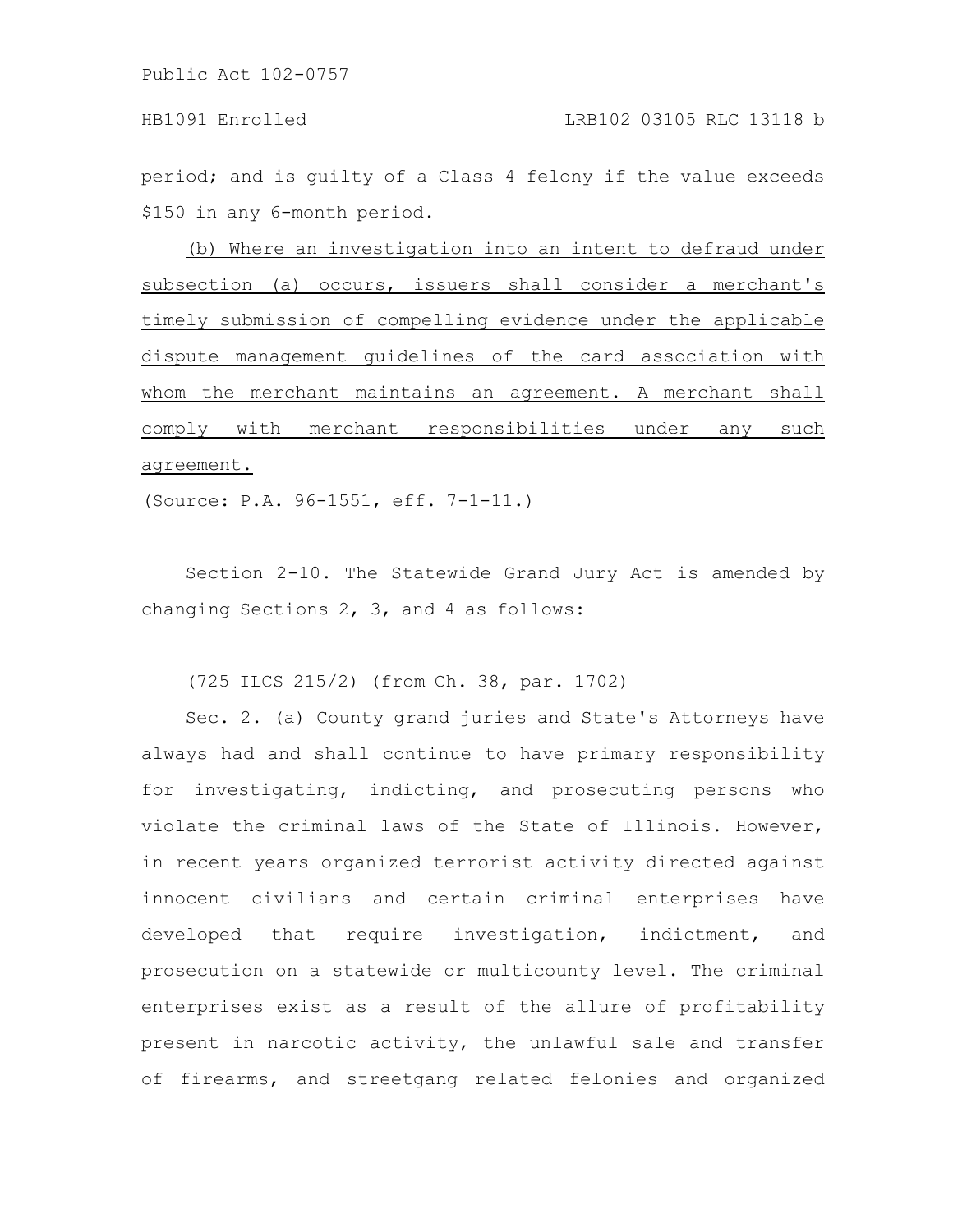terrorist activity is supported by the contribution of money and expert assistance from geographically diverse sources. In order to shut off the life blood of terrorism and weaken or eliminate the criminal enterprises, assets, and property used to further these offenses must be frozen, and any profit must be removed. State statutes exist that can accomplish that goal. Among them are the offense of money laundering, violations of Article 29D of the Criminal Code of 1961 or the Criminal Code of 2012, the Narcotics Profit Forfeiture Act, and gunrunning. Local prosecutors need investigative personnel and specialized training to attack and eliminate these profits. In light of the transitory and complex nature of conduct that constitutes these criminal activities, the many diverse property interests that may be used, acquired directly or indirectly as a result of these criminal activities, and the many places that illegally obtained property may be located, it is the purpose of this Act to create a limited, multicounty Statewide Grand Jury with authority to investigate, indict, and prosecute: narcotic activity, including cannabis and controlled substance trafficking, narcotics racketeering, money laundering, violations of the Cannabis and Controlled Substances Tax Act, and violations of Article 29D of the Criminal Code of 1961 or the Criminal Code of 2012; the unlawful sale and transfer of firearms; gunrunning; and streetgang related felonies.

(b) A Statewide Grand Jury may also investigate, indict,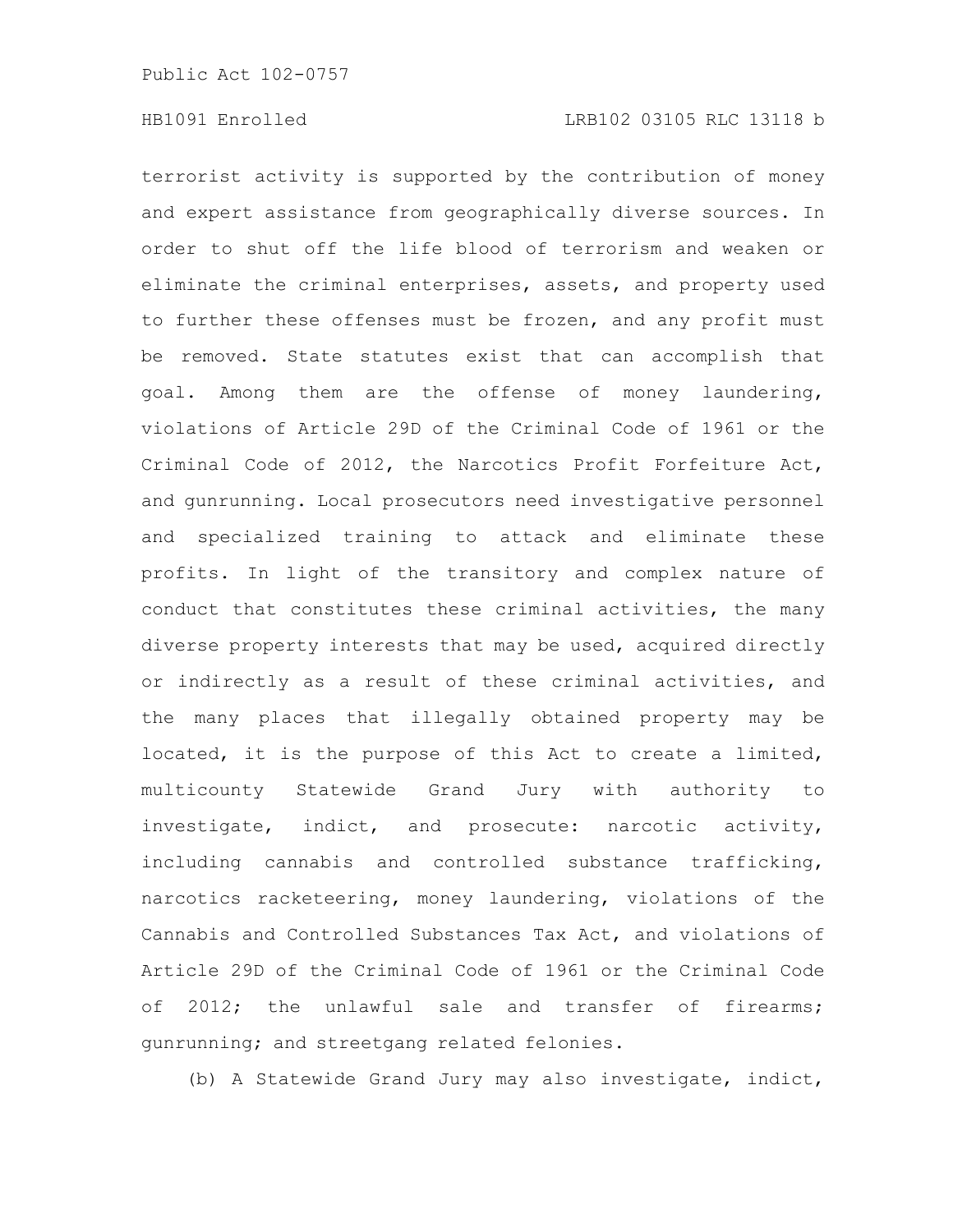#### HB1091 Enrolled LRB102 03105 RLC 13118 b

and prosecute violations facilitated by the use of a computer of any of the following offenses: indecent solicitation of a child, sexual exploitation of a child, soliciting for a juvenile prostitute, keeping a place of juvenile prostitution, juvenile pimping, child pornography, aggravated child pornography, or promoting juvenile prostitution except as described in subdivision (a)(4) of Section 11-14.4 of the Criminal Code of 1961 or the Criminal Code of 2012.

(c) A Statewide Grand Jury may also investigate, indict, and prosecute violations of organized retail crime. (Source: P.A. 101-593, eff. 12-4-19.)

(725 ILCS 215/3) (from Ch. 38, par. 1703)

Sec. 3. Written application for the appointment of a Circuit Judge to convene and preside over a Statewide Grand Jury, with jurisdiction extending throughout the State, shall be made to the Chief Justice of the Supreme Court. Upon such written application, the Chief Justice of the Supreme Court shall appoint a Circuit Judge from the circuit where the Statewide Grand Jury is being sought to be convened, who shall make a determination that the convening of a Statewide Grand Jury is necessary.

In such application the Attorney General shall state that the convening of a Statewide Grand Jury is necessary because of an alleged offense or offenses set forth in this Section involving more than one county of the State and identifying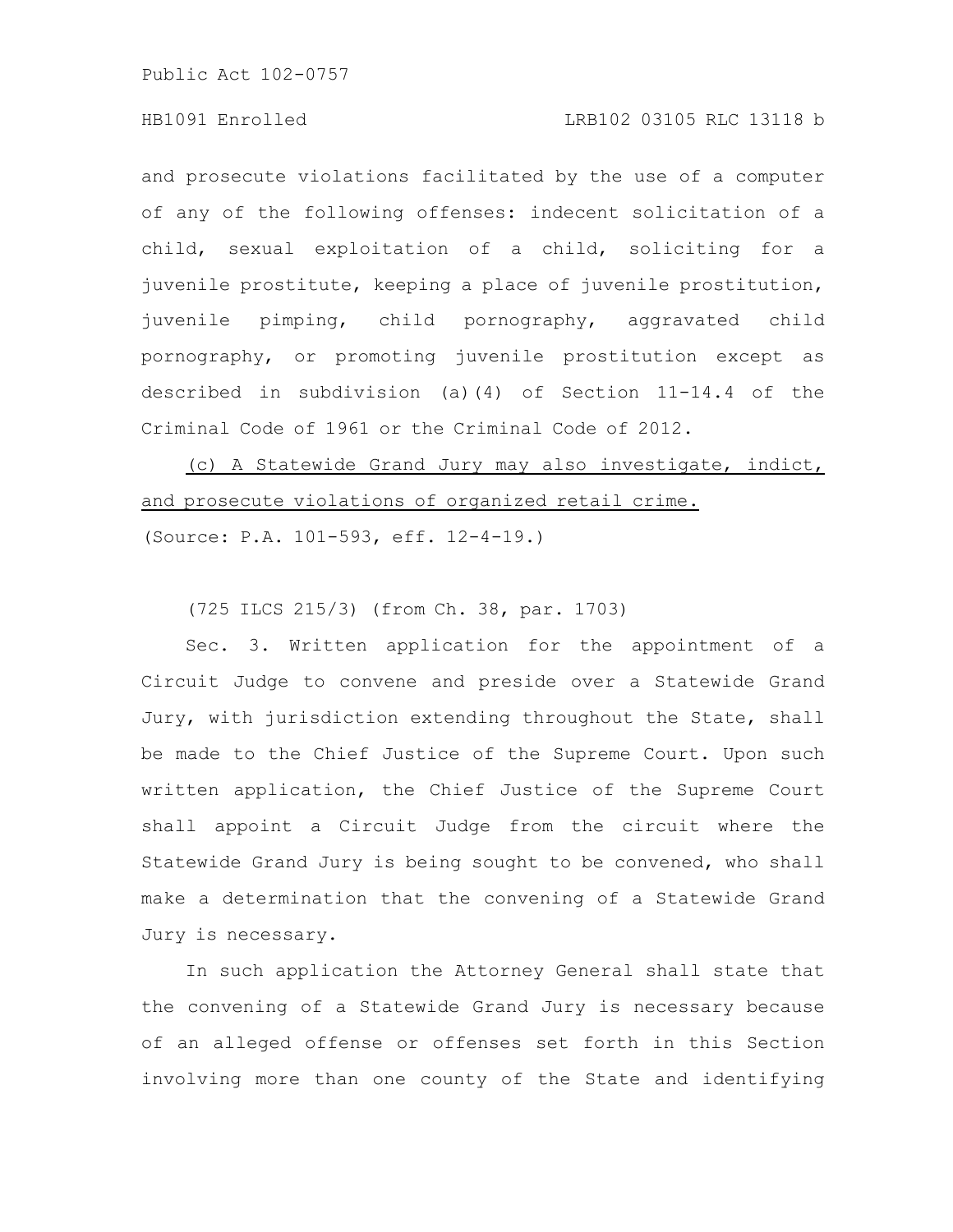#### HB1091 Enrolled LRB102 03105 RLC 13118 b

any such offense alleged; and

(a) that he or she believes that the grand jury function for the investigation and indictment of the offense or offenses cannot effectively be performed by a county grand jury together with the reasons for such belief, and

(b)(1) that each State's Attorney with jurisdiction over an offense or offenses to be investigated has consented to the impaneling of the Statewide Grand Jury, or

(2) if one or more of the State's Attorneys having jurisdiction over an offense or offenses to be investigated fails to consent to the impaneling of the Statewide Grand Jury, the Attorney General shall set forth good cause for impaneling the Statewide Grand Jury.

If the Circuit Judge determines that the convening of a Statewide Grand Jury is necessary, he or she shall convene and impanel the Statewide Grand Jury with jurisdiction extending throughout the State to investigate and return indictments:

(a) For violations of any of the following or for any other criminal offense committed in the course of violating any of the following: Article 29D of the Criminal Code of 1961 or the Criminal Code of 2012, the Illinois Controlled Substances Act, the Cannabis Control Act, the Methamphetamine Control and Community Protection Act, or the Narcotics Profit Forfeiture Act; a streetgang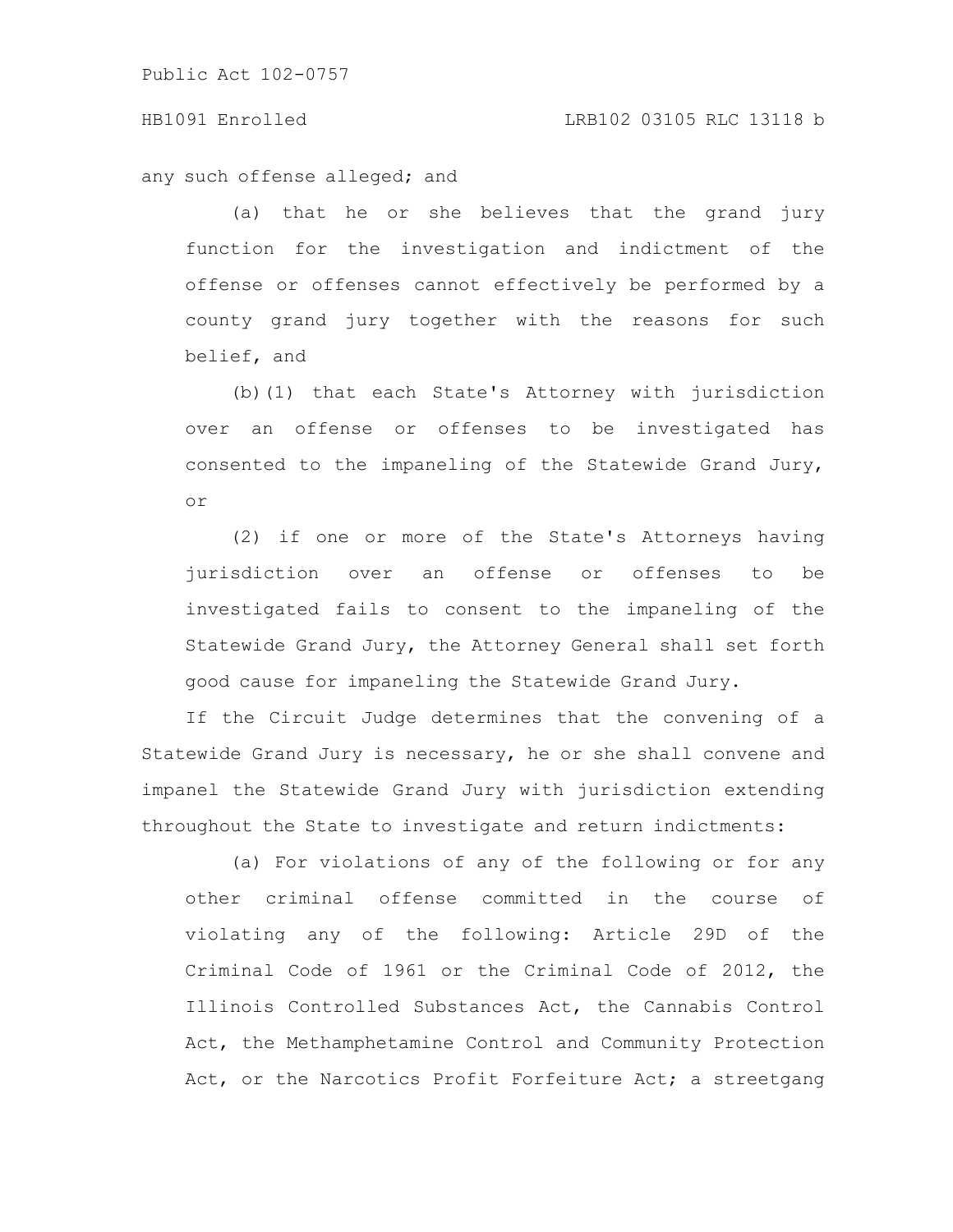related felony offense; Section 16-25.1, 24-2.1, 24-2.2, 24-3, 24-3A, 24-3.1, 24-3.3, 24-3.4, 24-4, or 24-5 or subsection  $24-1(a)(4)$ ,  $24-1(a)(6)$ ,  $24-1(a)(7)$ ,  $24-1$ (a)(9),  $24-1$ (a)(10), or  $24-1$ (c) of the Criminal Code of 1961 or the Criminal Code of 2012; or a money laundering offense; provided that the violation or offense involves acts occurring in more than one county of this State; and

(a-5) For violations facilitated by the use of a computer, including the use of the Internet, the World Wide Web, electronic mail, message board, newsgroup, or any other commercial or noncommercial on-line service, of any of the following offenses: indecent solicitation of a child, sexual exploitation of a child, soliciting for a juvenile prostitute, keeping a place of juvenile prostitution, juvenile pimping, child pornography, aggravated child pornography, or promoting juvenile prostitution except as described in subdivision (a)(4) of Section 11-14.4 of the Criminal Code of 1961 or the Criminal Code of 2012; and

(b) For the offenses of perjury, subornation of perjury, communicating with jurors and witnesses, and harassment of jurors and witnesses, as they relate to matters before the Statewide Grand Jury.

"Streetgang related" has the meaning ascribed to it in Section 10 of the Illinois Streetgang Terrorism Omnibus Prevention Act.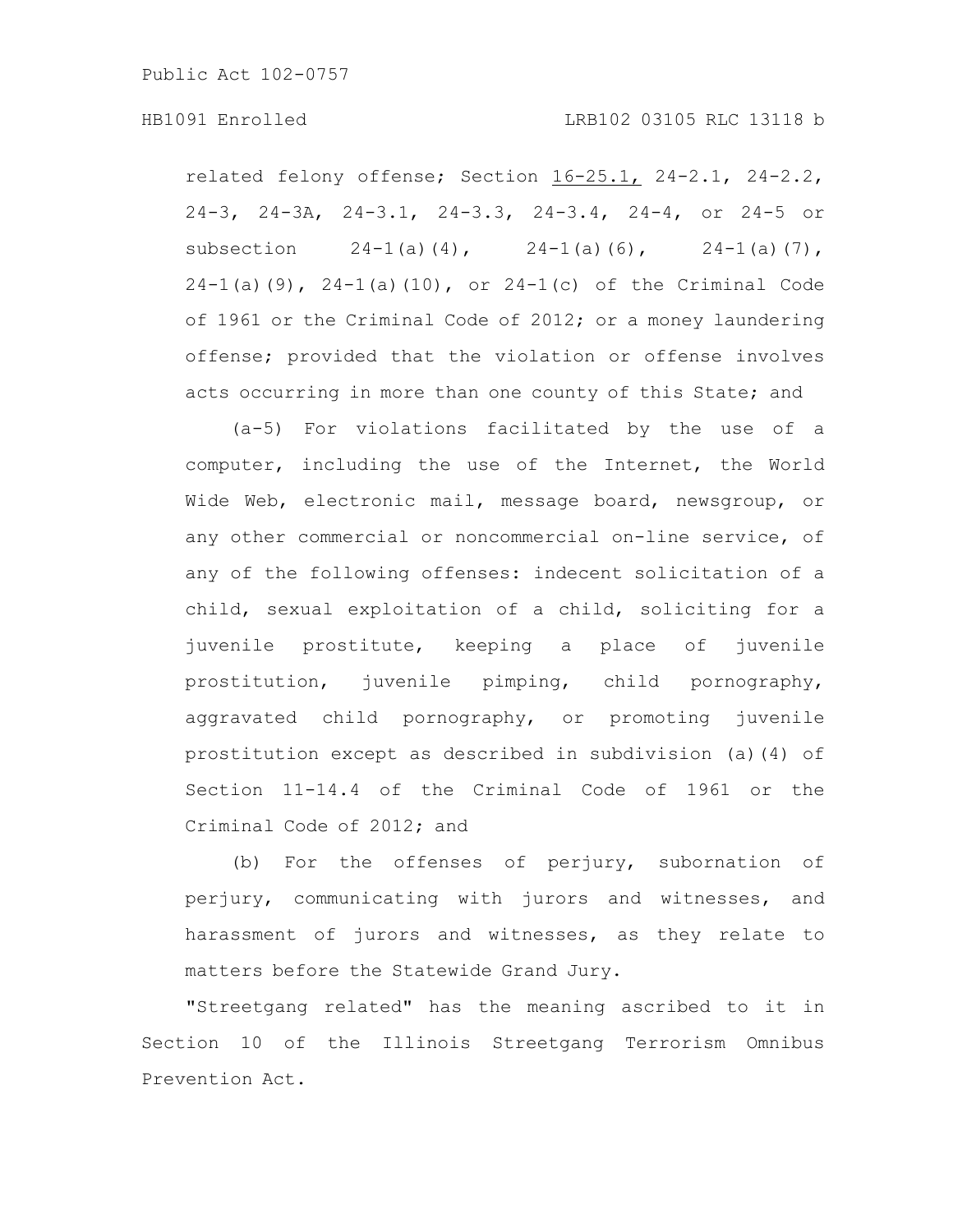# HB1091 Enrolled LRB102 03105 RLC 13118 b

Upon written application by the Attorney General for the convening of an additional Statewide Grand Jury, the Chief Justice of the Supreme Court shall appoint a Circuit Judge from the circuit for which the additional Statewide Grand Jury is sought. The Circuit Judge shall determine the necessity for an additional Statewide Grand Jury in accordance with the provisions of this Section. No more than 2 Statewide Grand Juries may be empaneled at any time.

(Source: P.A. 101-593, eff. 12-4-19.)

(725 ILCS 215/4) (from Ch. 38, par. 1704)

Sec. 4. (a) The presiding judge of the Statewide Grand Jury will receive recommendations from the Attorney General as to the county in which the Grand Jury will sit. Prior to making the recommendations, the Attorney General shall obtain the permission of the local State's Attorney to use his or her county for the site of the Statewide Grand Jury. Upon receiving the Attorney General's recommendations, the presiding judge will choose one of those recommended locations as the site where the Grand Jury shall sit.

Any indictment by a Statewide Grand Jury shall be returned to the Circuit Judge presiding over the Statewide Grand Jury and shall include a finding as to the county or counties in which the alleged offense was committed. Thereupon, the judge shall, by order, designate the county of venue for the purpose of trial. The judge may also, by order, direct the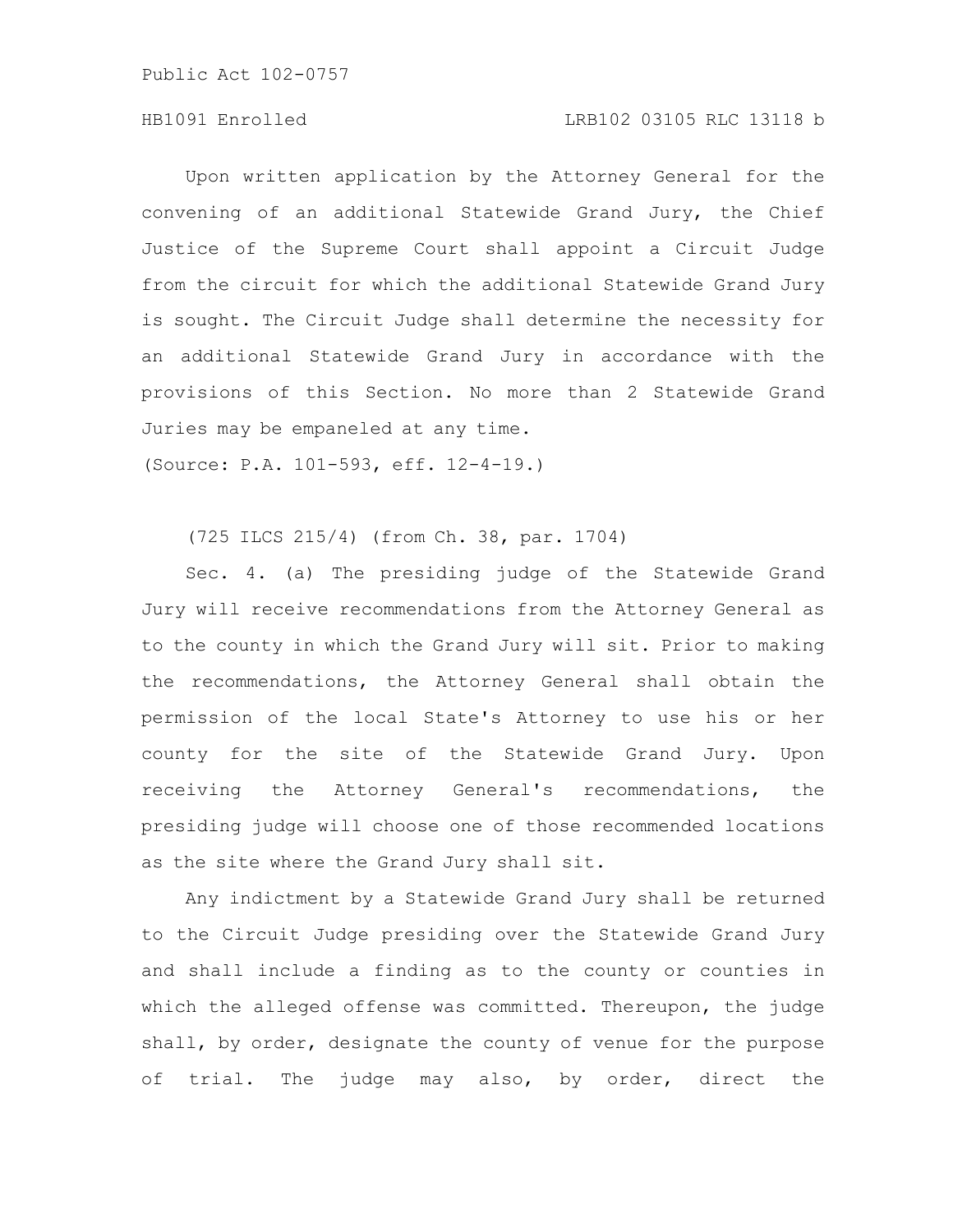# HB1091 Enrolled LRB102 03105 RLC 13118 b

consolidation of an indictment returned by a county grand jury with an indictment returned by the Statewide Grand Jury and set venue for trial.

(b) Venue for purposes of trial for the offense of narcotics racketeering shall be proper in any county where:

(1) Cannabis or a controlled substance which is the basis for the charge of narcotics racketeering was used; acquired; transferred or distributed to, from or through; or any county where any act was performed to further the use; acquisition, transfer or distribution of said cannabis or controlled substance; or

(2) Any money, property, property interest, or any other asset generated by narcotics activities was acquired, used, sold, transferred or distributed to, from or through; or,

(3) Any enterprise interest obtained as a result of narcotics racketeering was acquired, used, transferred or distributed to, from or through, or where any activity was conducted by the enterprise or any conduct to further the interests of such an enterprise.

(c) Venue for purposes of trial for the offense of money laundering shall be proper in any county where any part of a financial transaction in criminally derived property took place, or in any county where any money or monetary interest which is the basis for the offense, was acquired, used, sold, transferred or distributed to, from, or through.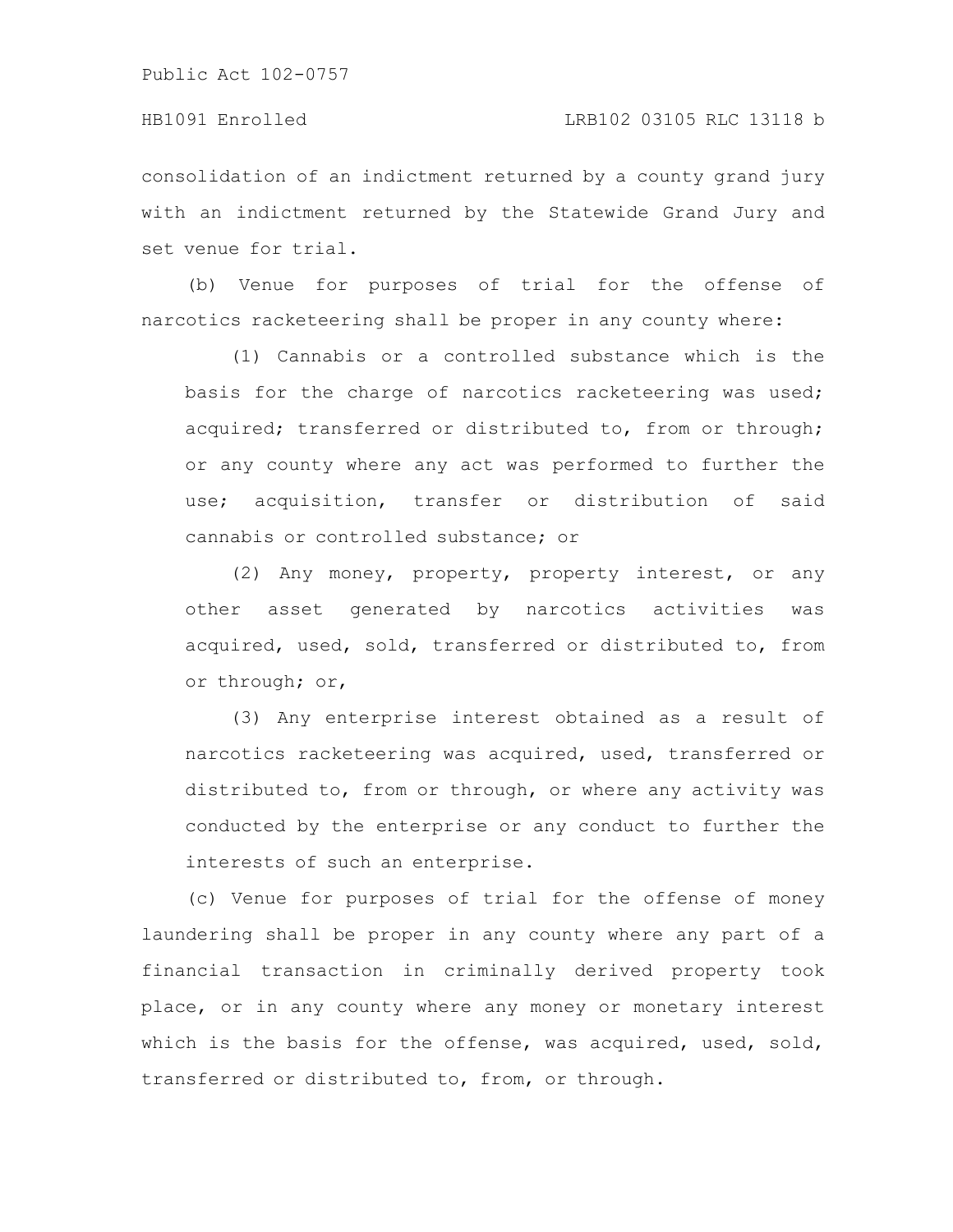(d) A person who commits the offense of cannabis trafficking or controlled substance trafficking may be tried in any county.

(e) Venue for purposes of trial for any violation of Article 29D of the Criminal Code of 1961 or the Criminal Code of 2012 may be in the county in which an act of terrorism occurs, the county in which material support or resources are provided or solicited, the county in which criminal assistance is rendered, or any county in which any act in furtherance of any violation of Article 29D of the Criminal Code of 1961 or the Criminal Code of 2012 occurs.

(f) Venue for purposes of trial for the offense of organized retail crime shall be proper in any county where:

(1) any property, property interest, asset, money, or thing of value that is the basis for the charge of organized retail crime was used, acquired, transferred, or distributed to, from, or through; or any county where any act was performed to further the use, acquisition, transfer, or distribution of the property, property interest, asset, money, or thing or value; or

(2) any enterprise interest obtained as a result of organized retail crime was acquired, used, transferred, or distributed to, from, or through, or where any activity was conducted by the enterprise or any conduct to further the interests of such an enterprise.

(Source: P.A. 97-1150, eff. 1-25-13.)